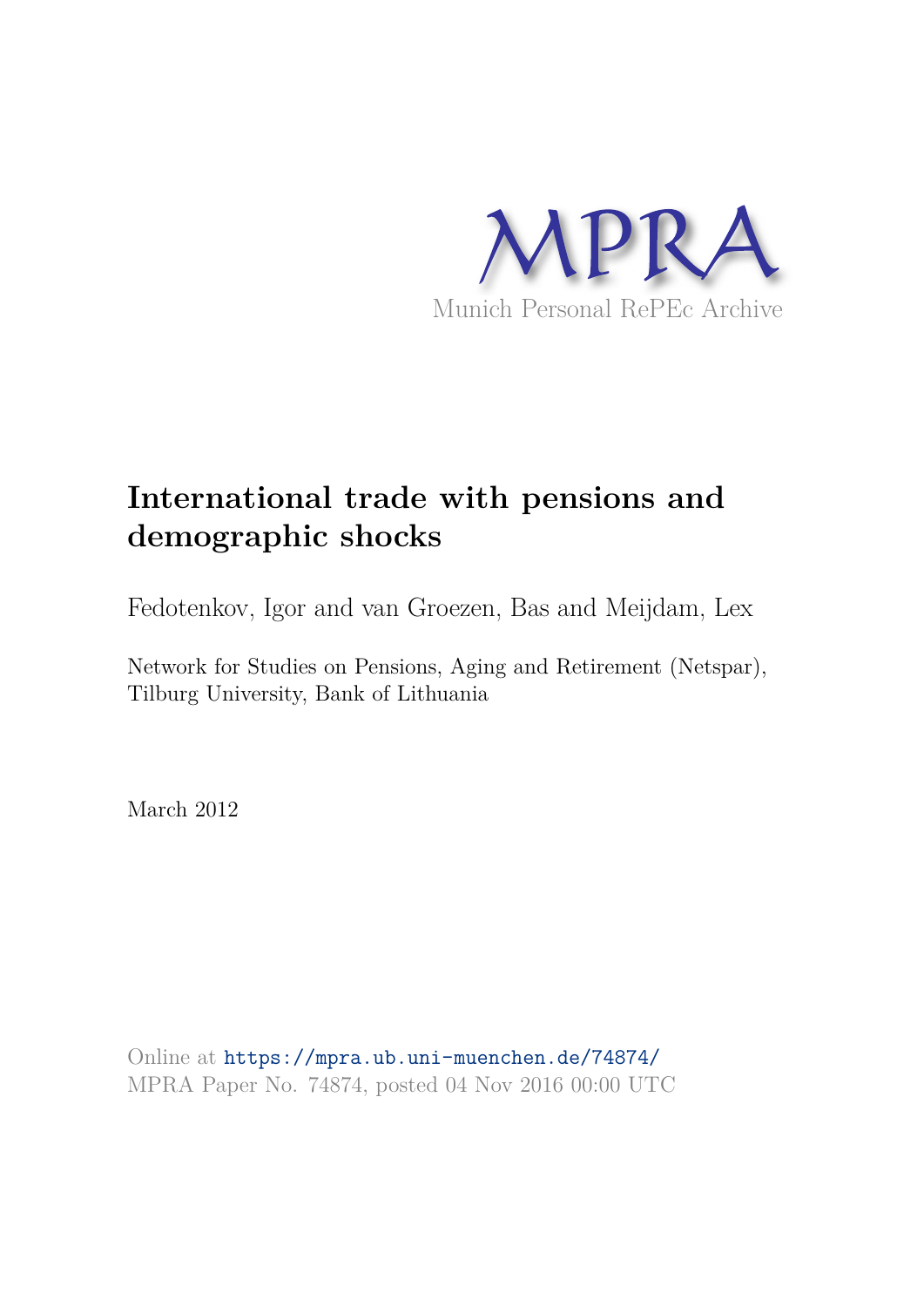## International trade with pensions and demographic shocks

Igor Fedotenkov<sup>∗</sup> , Bas van Groezen† , Lex Meijdam‡§

#### **Abstract**

The central question of this paper is how international trade and specialization are affected by different designs of pension schemes and asymmetric demographic changes. In a model with two goods, two countries and two production factors, we find that countries with a relatively large unfunded pension scheme will specialize in the production of labour intensive goods. If these countries are hit by a negative demographic shock, this specialization will intensify in the long run. Eventually, these countries may even completely specialize in the production of those goods. The effects spill over to other countries, which will move away from complete specialization in capital intensive goods as the relative size of their labour intensive goods sector will also increase.

JEL Classification: E27, F11, F16, H55, J11.

Keywords: demographics, international spillovers, pensions, trade, specialization.

<sup>∗</sup>Corresponding author. Economics Department, Bank of Lithuania, Totoriu g. 4, LT-01121 Vilnius, Lithuania. i.fedotenkov@gmail.com, ifedotenkov@lb.lt, +370(5)2680126

<sup>†</sup>Department of Economics and Network for Studies on Pensions, Aging and Retirement (Netspar), Tilburg University, PO Box 90153, 5000 LE Tilburg, Netherlands. Email: b.j.a.m.vangroezen@uvt.nl. Phone:  $++31(0)13$  4664034

<sup>‡</sup>Department of Economics and Network for Studies on Pensions, Aging and Retirement (Netspar), Tilburg University, PO Box 90153, 5000 LE Tilburg, Netherlands

<sup>§</sup>We thank the participants of the Tilburg-Nagoya workshop on Population Economics and two anonymous referees for their useful comments.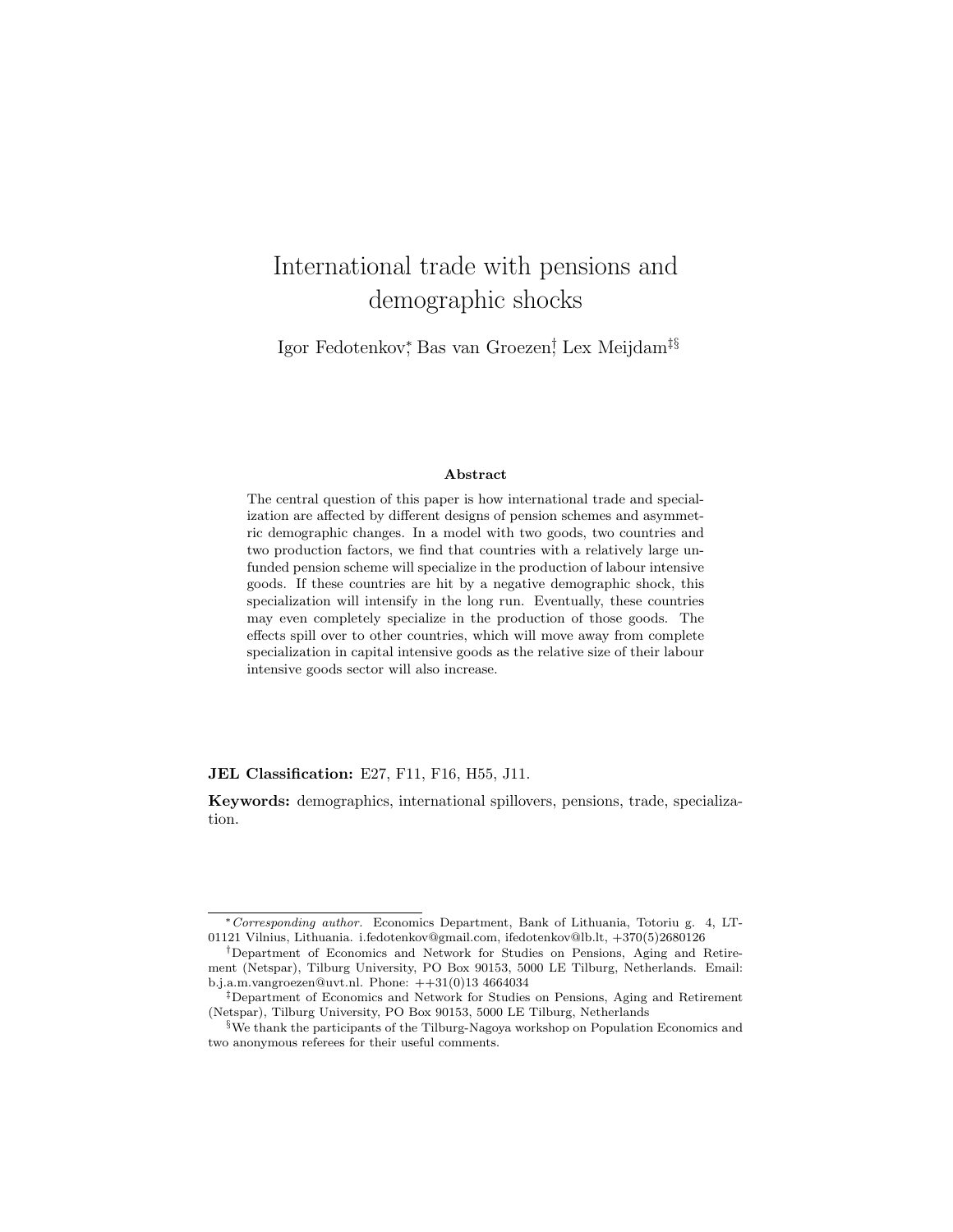## 1 Introduction

In the next decades, the demographic composition in large parts of the world will change, due to population ageing, migration etc. This will lead to changes in the size of the (potential) labour force, for which the number of people aged between 20 and 64 is a good indication. As Figure 1 shows, the differences between countries and regions are pronounced. While the number is steadily rising in the United States (19% between 2015 and 2100), it decreases in Japan (by 46%) and Europe (29%). Within Europe, especially the eastern and southern part will experience a substantial drop.<sup>1</sup> The development for China is shown in Figure 2, indicating that also there the size of the labour force is expected to decrease substantially (by about 48% in 2100).

Table 1 is derived from these figures and shows the relative sizes. For instance, in 2015, the number of people aged 20-64 is 2.7 times higher in the United States compared to Japan. By 2100, this ratio is expected to have risen to almost 6. In other words, the United States' "young" population will have grown by a factor 2.2 compared to that of Japan.

|                                                 | 2015 | 2030    | 2045 | 2060    | 2075    | 2100 |
|-------------------------------------------------|------|---------|------|---------|---------|------|
| USA/Japan                                       | 2.7  | 3.1     | 3.9  | 4.6     | 5.2     | 5.9  |
| China/USA                                       | 4.8  | 4.5     | 3.7  | 2.9     | 2.6     | 2.1  |
| Europe/USA                                      | 2.4  | 2.1     | 1.8  | $1.6\,$ | $1.6\,$ | 1.4  |
| Eastern Europe/Western Europe                   | 1.7  | $1.5\,$ | 1.5  | $1.3\,$ | 1.3     | 1.2  |
| Northern and Western Europe/<br>Southern Europe | 1.9  | 2.0     | 2.3  | 2.4     | 2.6     | 2.8  |

Table 1: Relative number of people aged 20-64

Source: United Nations World Population Prospects: the 2015 Revision (medium variant)

The numbers clearly show that substantive changes are expected in the relative size of the (potential) labour force in different parts of the world. Undoubtedly, this will put pension systems under pressure, but will also affect

<sup>&</sup>lt;sup>1</sup>Northern Europe includes Denmark, Estonia, Faeroe Islands, Finland, Iceland, Ireland, Latvia, Lithuania, Norway, Sweden and the United Kingdom. Eastern Europe consists of Belarus, Bulgaria, Czech Republic, Hungary, Poland, Moldova, Romania, Russia, Slovakia, Ukraine. Southern Europe includes Albania, Andorra, Bosnia and Herzegovina, Croatia, Greece, Italy, Malta, Montenegro, Portugal, San Marino, Serbia, Slovenia, Spain and TFYR Macedonia. Western Europe consists of Austria, Belgium, France, Germany, Liechtenstein, Luxembourg, Monaco, Netherlands and Switzerland.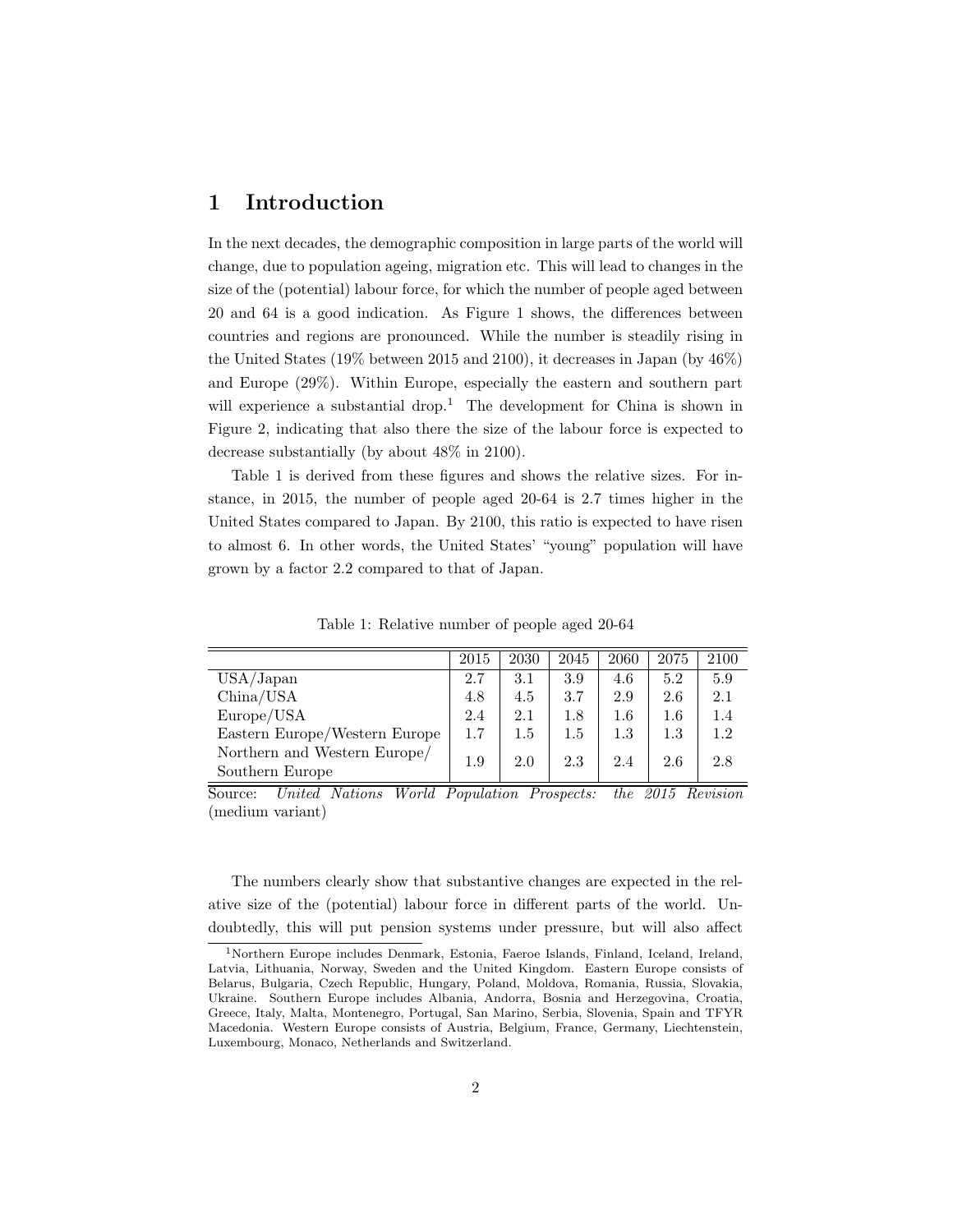

## Figure 1: Population aged 20-64 (thousands)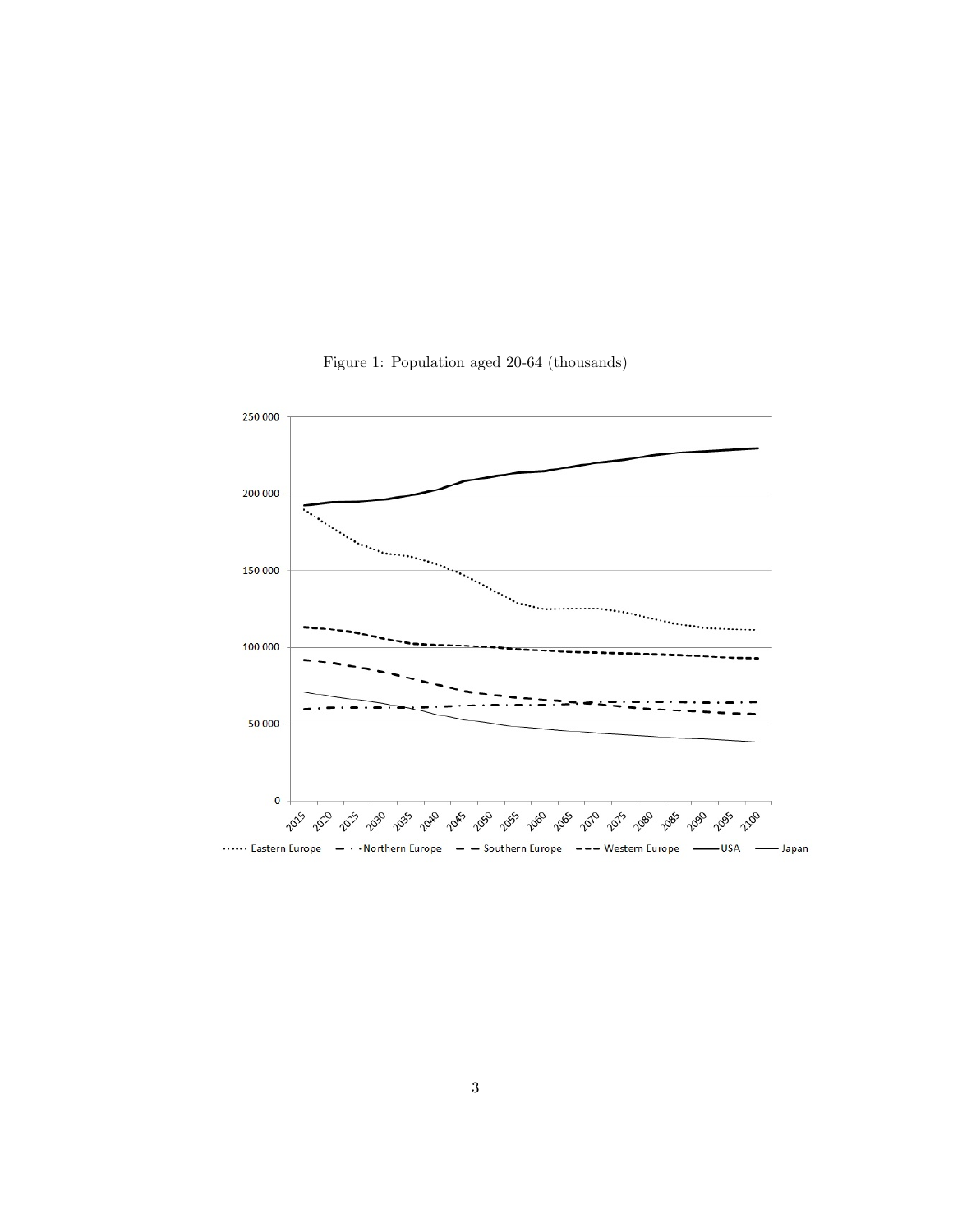

Figure 2: Population aged 20-64 in China (thousands)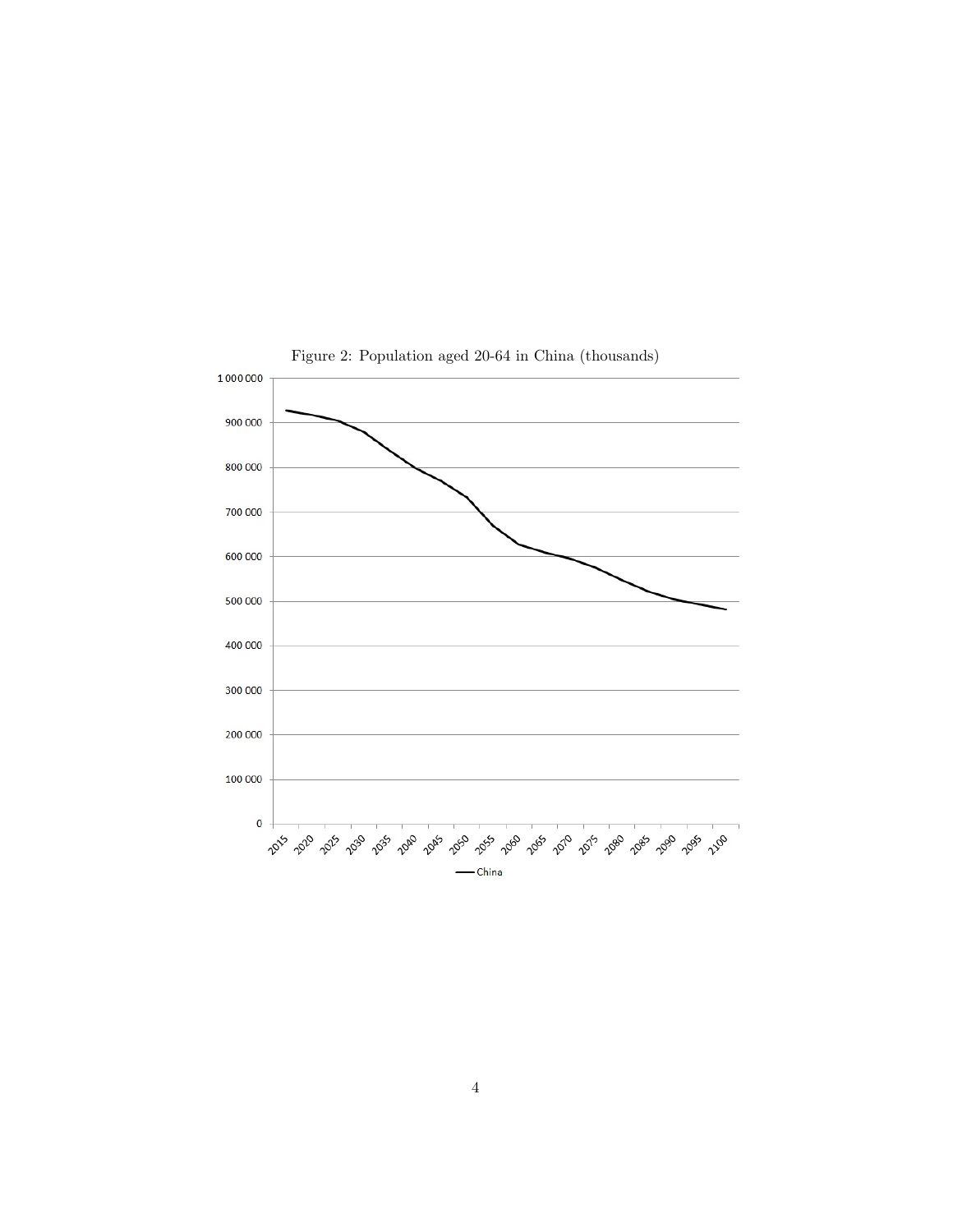the endowments of capital and labour, and therefore have important macroeconomic consequences that may spill over to other countries and regions through international trade, specialization and real exchange rate changes.

According to the classical Heckscher-Ohlin-Samuelson (HOS) model (Samuelson (1948)), a country will specialize in the production of the good that uses its relatively abundant production factor. This would imply, as stated in the Rybczynski theorem (Rybczynsky (1955)) and demonstrated by e.g. Findlay (1970), that a country which experiences a relatively shrinking labour force will specialize in the production of capital intensive goods, and will trade with countries that are endowed with a relatively small capital stock. In these models, the amounts of labour and capital in each country are exogenously given and internationally immobile. This sounds reasonable for analysing the short-run effects of demographic shocks, but this assumption is not appropriate when studying the long-run effects. In the course of time, the amount of capital in an economy will adjust to its new population level. So in the long run specialization also depends on factors that determine people's desire and ability to save and accumulate capital, such as individual thriftiness and institutional arrangements like pension schemes. The research question of this paper therefore is how specialization and international trade are affected by asymmetric demographic changes when countries have different designs of their pension schemes.

Our paper adds to the previous literature in two ways. First, it focuses on the pension system as another important element for international differences in savings, and thereby for specialization and trade. Second, it studies the short-run and long-run effects of demographic developments when differences in pension systems are taken into account. Factor rewards and the real exchange rate are endogenously determined.

To analyse this, we develop a 2 overlapping-generations model with 2 countries and 2 goods/sectors: a consumption good and an investment good. The production of consumption goods is more labour intensive than the production of investment goods. Savings can only be invested in investment goods, which add to the capital stock one period later. The countries, which can trade these goods with each other, differ in two respects: they have a different size of their unfunded pay-as-you-go (PAYG) pension scheme and a different demographic development. In particular, one country experiences a temporary drop in the rate of population growth.

We find that in the long run, the relative size of the two production sectors – and therefore the pattern of trade – depends on the generosity of the PAYG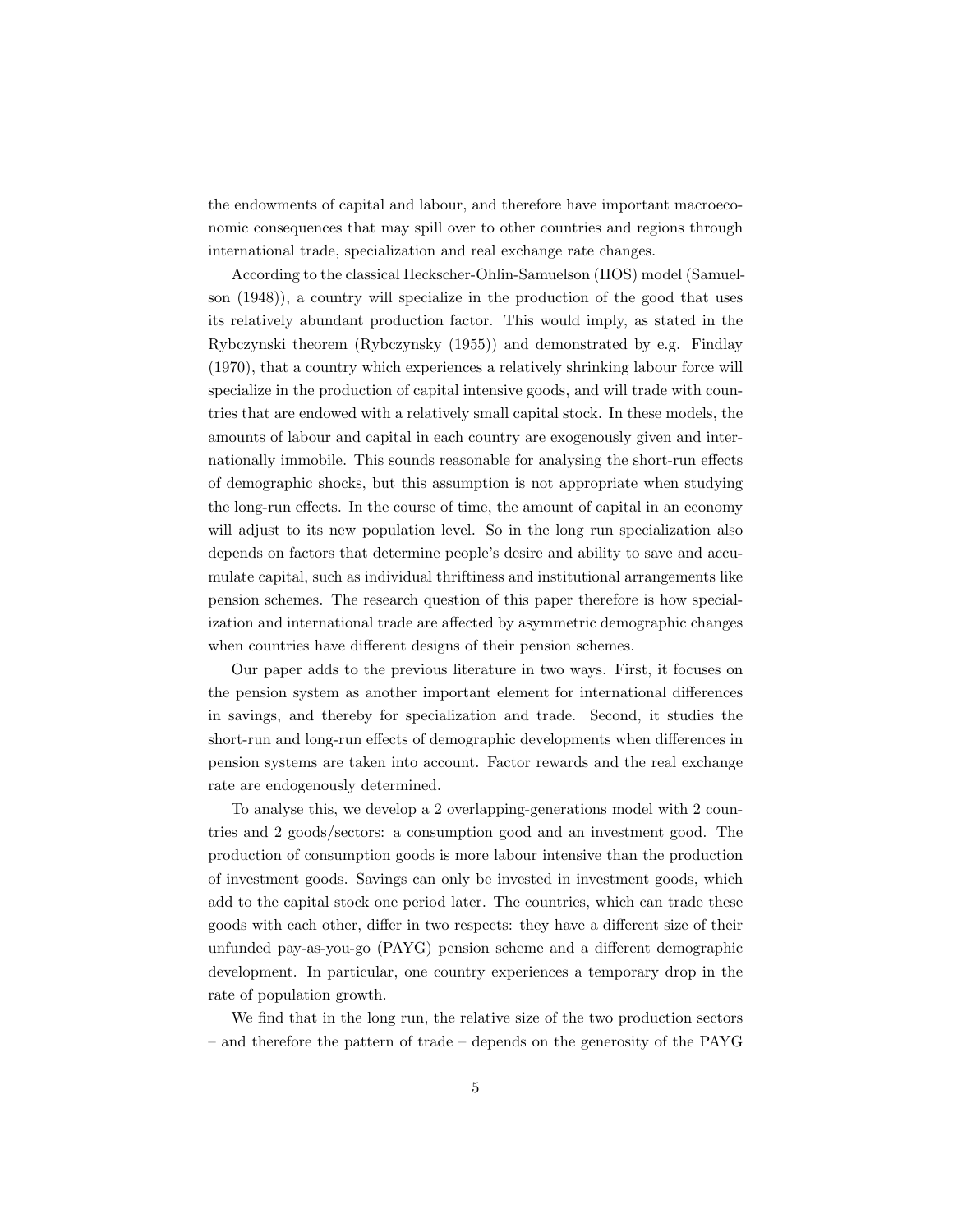schemes: the larger such a scheme is compared to that of another country, the less capital it will accumulate and the more it will specialize in the labour intensive consumption goods, which it will export. In the steady state, the distribution of labour between the two sectors not only depends on the size of the PAYG scheme, but also on the relative size of both countries in terms of population. As a consequence, temporary demographic shocks that alter the relative size of both countries may have permanent effects, also for the country that is not experiencing the shock. However, this is only the case if the size of the PAYG scheme in both countries is different. If the country with the larger PAYG pension scheme is confronted with a relative decrease in its population size, this may lead to a larger share of the labour force working in the labour intensive goods sector. The intuition for this result is the following: the country with the relatively large pension scheme has smaller savings per capita and, as a result, specializes in labour-intensive goods. A shrinkage of its population makes labour-intensive goods relatively scarce in the two-country world. As a result, after the negative demographic shock hits, this country increases its specialization in labour-intensive goods. This effect also spillovers to the neighbouring country.

The rest of the paper is organised as follows: The next section discusses some related literature. Section 3 describes the model, and Section 4 presents the steady state and elaborates on the effect of the size of the PAYG schemes in the countries on the sector structure of the economies. In Section 5 we analyse the effects of a temporary decrease in fertility in the Home country. First, analytical long-run results are derived, then the short-run dynamics is illustrated using numerical simulation experiments. Section 6 concludes and discusses possible extensions of the model.

## 2 Related literature

So far, the dynamic trade literature can basically be divided in studies that focus on different saving rates and specialization, studies that focus on different demographic developments and specialization, and studies that combine both, but do not consider different kinds of commodities (so specialization is neglected).

Previous studies on multiple goods and trade have already emphasised international differences in saving rates as an important factor for trade flows and patterns of specialization, dating back to the seminal article by Oniki and Uzawa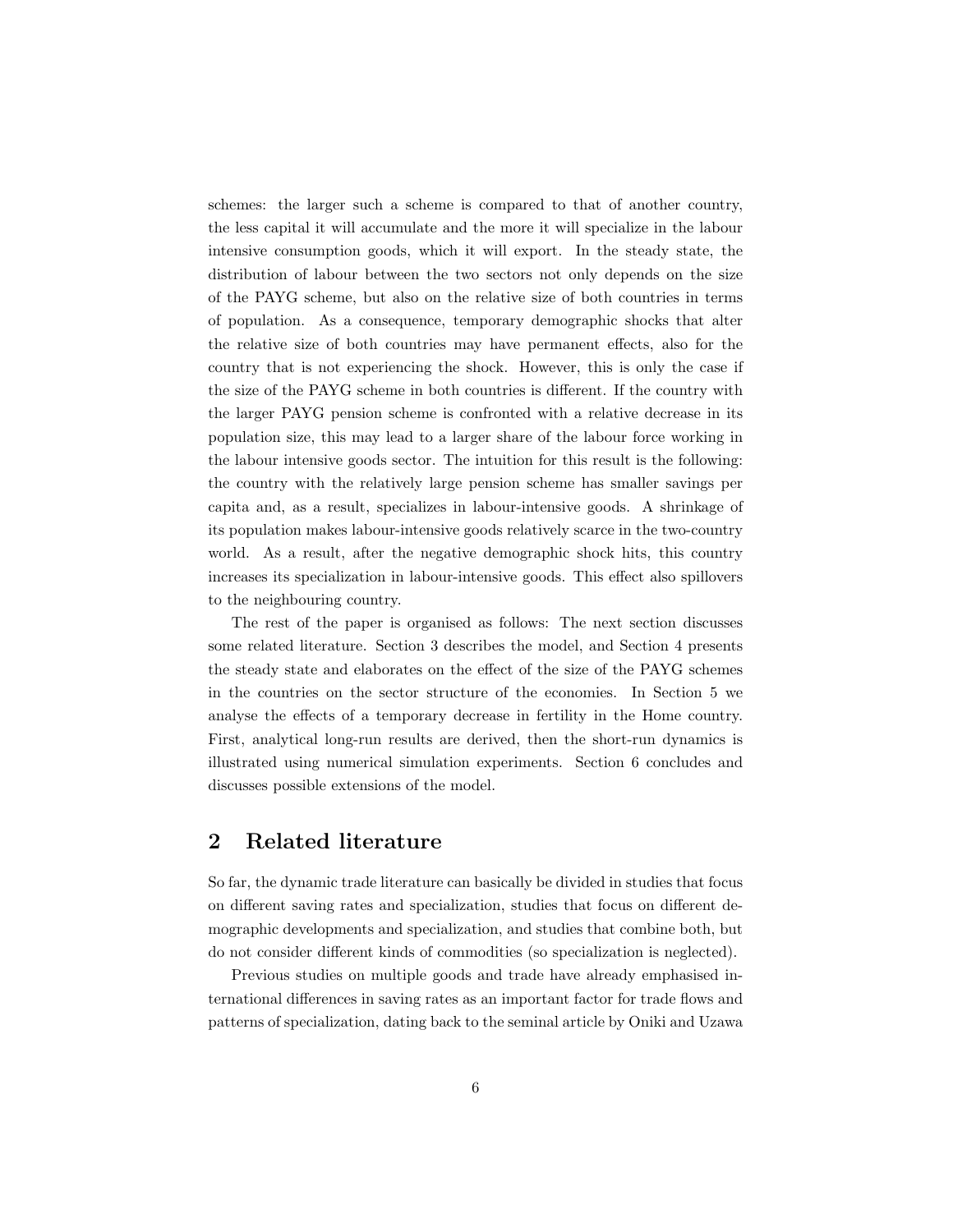(1965) in which countries have fixed, but different saving rates. Findlay (1970) also applies exogenous saving rates and finds that a higher saving rate is associated with a higher relative output of the capital intensive good. In Stiglitz (1970) and Deardorff and Hansson (1978), saving rates were endogenised by assuming infinitely-lived consumers whose rates of time preference differ between countries, leading to high-saving countries exporting capital intensive goods. Later extensions of such Ramsey-type trade models focus on relative factor intensities (Engel and Kletzer (1989)), taxation of capital goods (Baxter (1992)), and terms-of-trade effects that influence incentives to save and convergence (Bajona and Kehoe (2010)). In another strand of literature, the overlapping-generations framework is applied, which allows for analysing intergenerational issues, such as in Fried (1980) who finds that transfers between generations are required for a production innovation to be welfare improving. Internationally different saving rates play an important role when analysing the short-run and long-run welfare effects of free trade and capital flows (Buiter (1981), Serra (1991), Fisher (1992), Kemp and Wong (1995), Gokcekus and Tower (1998)) and also in the paper by Galor and Polemarchakis (1987) on transfers between countries, which shows that such transfers will decrease welfare in the recipient country if the marginal propensity to save in this country is lower than in the donor country. A similar conclusion was drawn by Mountford (1998), where trade may move the world toward a low-income steady state. Frenkel and Razin (1996) provide an overview in open-economy macroeconomics, including a two-period, two-good model to study saving behaviour and current account dynamics after shocks in the terms of trade.

Some recent papers focus on demographic factors and trade. Kenc and Sayan (2001) apply an OLG computable general-equilibrium model to analyse the effects of population ageing in the EU on Turkey's key macroeconomic variables with international trade as a transmission mechanism. They find that demographic developments in Europe magnify the economic effects of ageing in Turkey considerably. Sayan (2005) analyses the effects of demographic changes on the pattern of losses and gains from trade in a '2x2x2' HOS model where countries are identical except for the rate of population growth. As a lower population growth rate in autarky would imply a higher capital-labour ratio (due to less capital dilution), this leads to trade with the ageing country that is specializing in capital intensive goods. However, this trade does not necessarily lead to welfare gains for both countries. Naito and Zhao (2009) refine this result and also conclude that an ageing country will export the capital intensive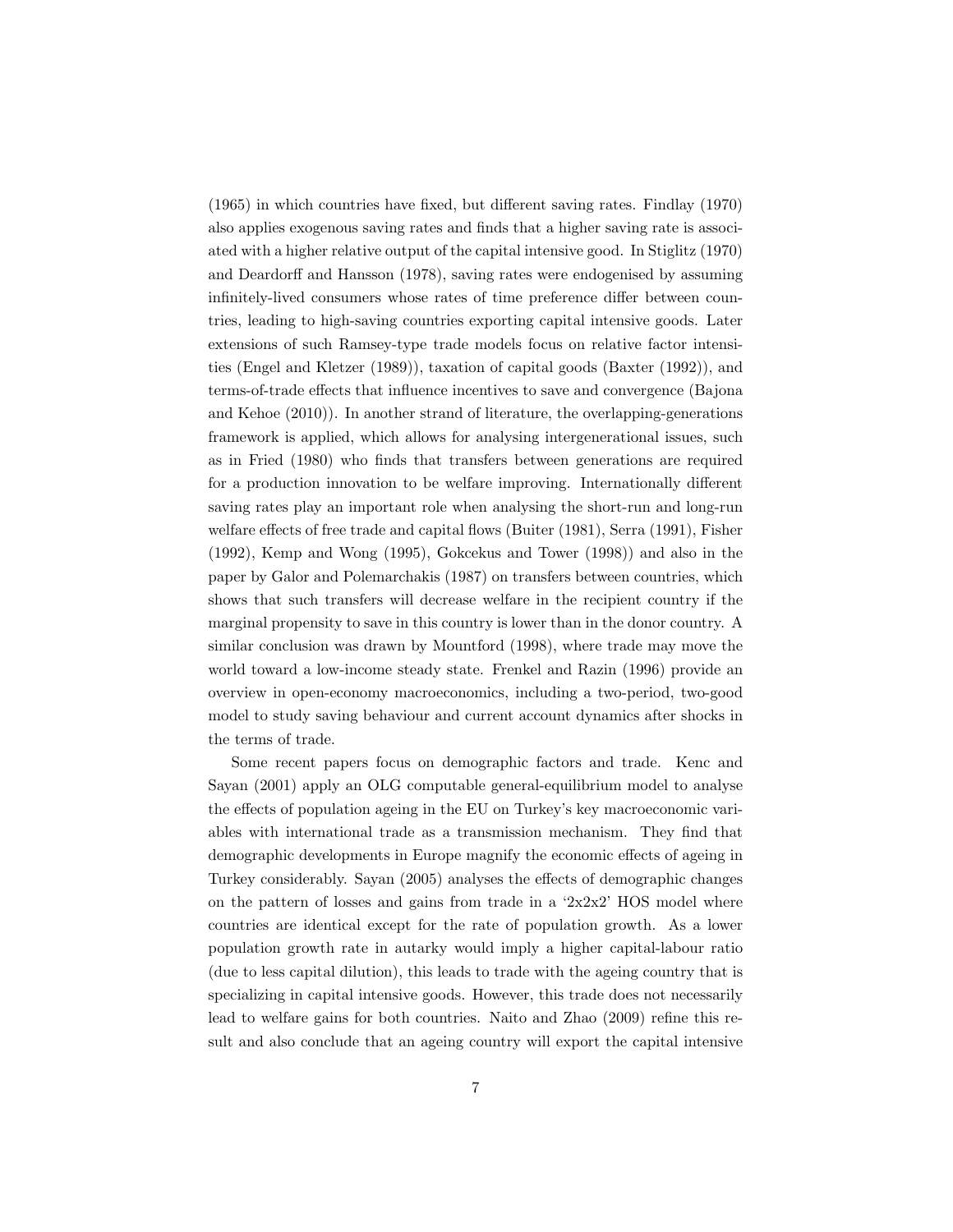good. The old generation in the ageing country gains from trade, but subsequent generations lose during the transition phase. A compensation scheme consisting of country-specific lump-sum taxes (transfers) and saving subsidies (taxes) can make free trade Pareto superior to autarky. This paper is extended by Yakita (2012) with endogenous fertility and human capital, which finds that ageing, modeled as an increase in life expectancy, does not necessarily make the country a net exporter of capital intensive goods.

The combination of international differences in savings/pension schemes and population growth rates have been analysed with one-good models. For instance, Börsch-Supan et al. (2006) study the consequences of asymmetric population ageing in five regions of the world using a multi-generations simulation model. In most scenarios in this model, ageing countries export capital in the short run, and start importing capital later. Adema et al. (2008) study the spillover effects of pension schemes under symmetric population ageing in a two-country two-OLG model with perfect capital mobility, and show that a country with a PAYG pension scheme gains from the country with a funded pension scheme, because it generates larger savings. Ito and Tabata (2010) also study international spillover effects through cross-border capital flows, but model ageing as an increase in longevity.

The main difference between these studies and our paper is that we allow for two different goods, which enables us to study the effects of a demographic shock on the relative size of sectors in the countries, specialization, the characteristics of international trade flows and the real-exchange rate. To the best of our knowledge, this not been analysed before in the dynamic trade literature, with the exception of Matsuyama (1988) who analyses the long-run effects of a higher population growth rate. If the country's citizens are relatively patient compared to the rest of the world, this country will export capital intensive goods, but higher population growth will lead to exports of labour intensive goods in the long run. This, however, concerns a small open economy with fixed wages and interest rate.

## 3 The model

The model describes a discrete time two-country two-sector economic union where both countries have the same sectors. So, goods produced in different countries but the same sectors are identical. We assume that one sector (indi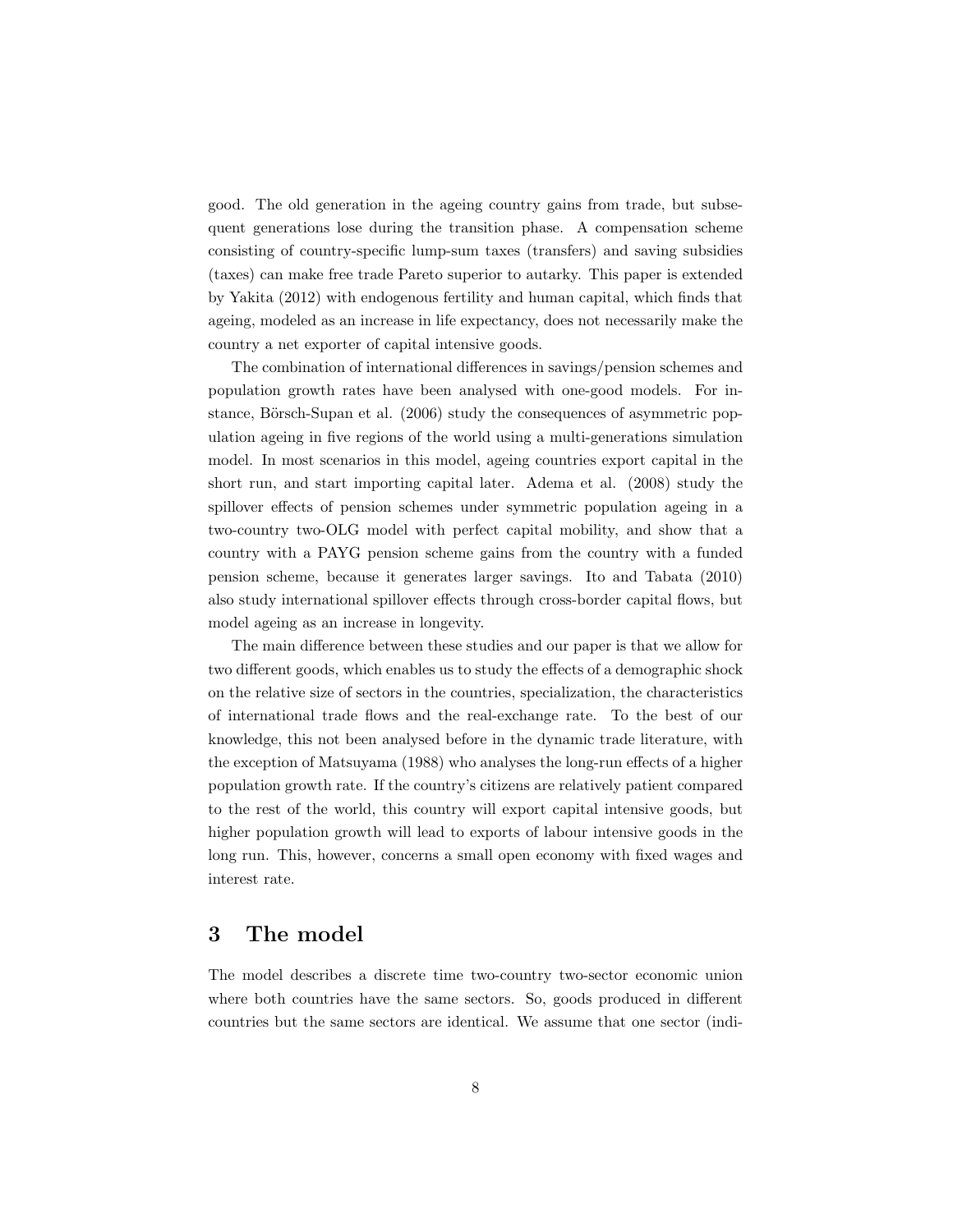cated with index C) produces goods used for consumption and the other sector  $(\text{index } I)$  produces goods that can only be used for investment. Both countries are identical with respect to the production structure and household preferences, but they may differ with respect to the size of the PAYG pension scheme. To distinguish between the countries one country will be referred to as "Home country" (H), the other being the "Foreign country" (F). We use the same notation for the variables in the Home country and the Foreign country, but variables referring to the latter are indicated by a tilde  $(\sim)$ .

There are two overlapping generations in the model: young and old, and there is no population growth except for one period of temporal change in the fertility rate in one of the countries. Each person lives for two periods. The total number of young in the Home country is indicated by  $\Lambda$ . These young agents inelastically supply one unit of labour. We denote the number of young in the Home country working in the investment good sector in period  $t$  by  $L_I(t)$ , so labour market clearing implies  $L_C(t) = \Lambda(t) - L_I(t)$  persons working in the consumption good sector. Production factors are not internationally mobile. That is, agents cannot migrate and they can only invest in their Home country. However, both investment goods and consumption goods can be traded on the international market. In fact, the presence of international trade equalises interest rates in the countries, and a possibility of capital mobility becomes redundant. This property is discussed in detail by Mundell (1957) and Razin and Sadka (1992).

We suppose that in the initial period the countries are identical apart from the pension schemes. However, as it will be explained later, differences in pension schemes, do cause other differences between the countries, such as savings rates and their specializations.

#### 3.1 Firms

The firms in both countries are identical; therefore, we only present the equations for the Home country. In both sectors production at time  $t$  is described by a standard Cobb-Douglas function with constant returns to scale:

$$
Y_C(t) = K_C(t)^{\alpha} L_C(t)^{1-\alpha},\tag{1}
$$

$$
Y_I(t) = K_I(t)^{\beta} L_I(t)^{1-\beta}, \quad 0 < \alpha < \beta < 1,
$$
 (2)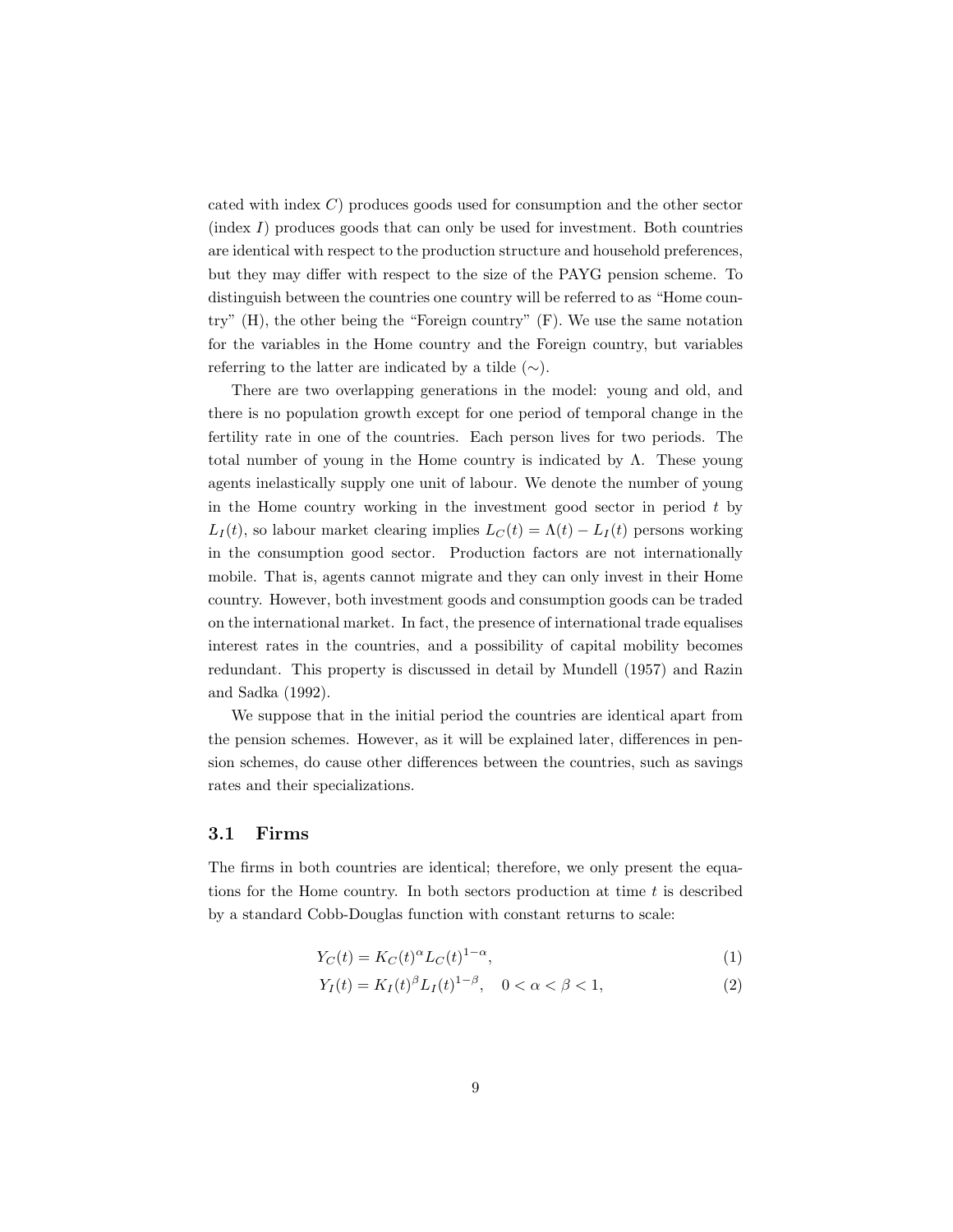where  $K_C(t)$  and  $K_I(t)$  denote the capital stock in the consumption good sector and the investment good sector, respectively. We assume that production in the investment good sector is more capital intensive than in the consumption good sector (i.e.,  $\beta > \alpha$ ).

Capital fully depreciates in one period. In both sectors, the returns to the production factors are equal to their marginal products. Both interest rates and wages are expressed in terms of consumption goods, and the interest rates are defined as returns to investment measured in consumption goods:

$$
w_C(t) = (1 - \alpha)k_C(t)^{\alpha}
$$
 (3)

$$
w_I(t) = (1 - \beta)p(t)k_I(t)^{\beta}
$$
\n(4)

$$
1 + r_C(t) = \frac{\alpha}{p(t-1)} k_C(t)^{\alpha - 1}
$$
 (5)

$$
1 + r_I(t) = \frac{\beta p(t)}{p(t-1)} k_I(t)^{\beta - 1}
$$
 (6)

where  $w_C(t)$  is the wage rate in the consumption good sector,  $w_I(t)$  denotes the wage in the investment good sector,  $r<sub>C</sub>(t)$  and  $r<sub>I</sub>(t)$  are the interest rates in consumption and investment good sector.  $p(t)$  is the price of investment goods in terms of consumption goods at time t and  $k<sub>C</sub>(t) \equiv K<sub>C</sub>(t)/L<sub>C</sub>(t)$  and  $k_I(t) \equiv K_I(t)/L_I(t)$  denote the capital-labour ratio in sector C and sector I, respectively.

#### 3.2 Factor mobility between sectors

Agents can freely choose in which sector to work when young. After they have chosen a sector, this cannot be changed any more. As a result, expected lifetime utility at the start of the career should be equal for workers in both sectors.<sup>2</sup> The assumption that labour and capital cannot change their location after they are employed in a particular sector does not affect long run results. Regarding the short run results, under such an assumption, structural changes in the economy will have heterogeneous effects on the agents working in different sectors. However, as will be discussed in the next section, they are pretty similar, implying that qualitative as well as quantitative results do not depend on this

 $2$ The equations in this section are based on the assumption of rational expectations. Therefore, they may not hold in a period in which a shock takes place after the agents have decided in which sector to work and to invest. In the numerical simulations in Section 4, the actual return to savings in the period of the demographic shock is calculated using the assumption that all the agents have the same portfolio.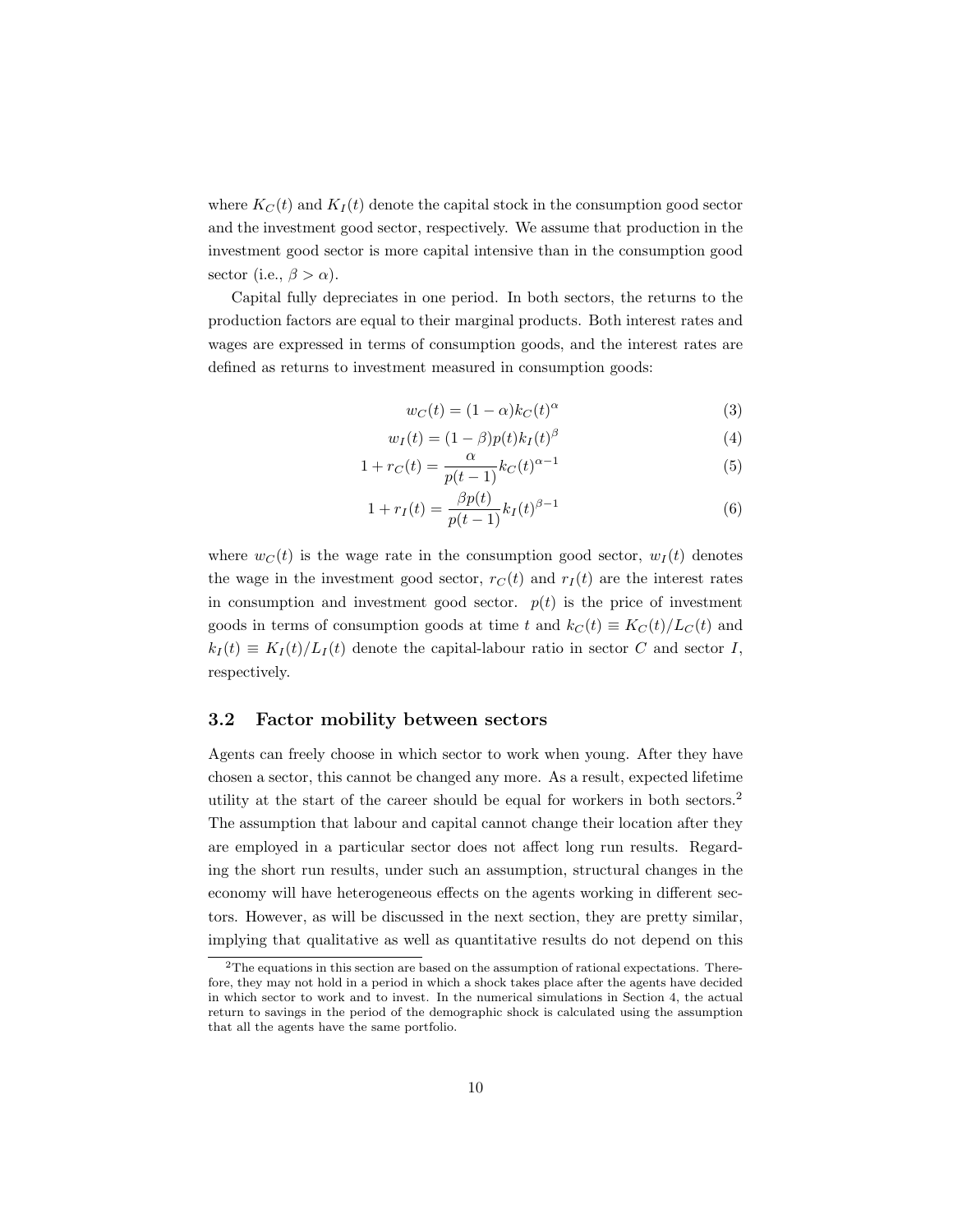assumption much.

A larger budget allows an agent to reach a higher indifference curve; therefore, this implies equality of expected present values of individual incomes. As the pension system is organised on a national level and is identical for workers in both sectors, this boils down to equality of the wages in the sectors: 3

$$
w_C(t) = w_I(t) \equiv w(t). \tag{7}
$$

Likewise, agents may freely choose in which sector to invest their savings, implying that interest rates in both sectors are equal as well:

$$
r_C(t) = r_I(t) \equiv r(t). \tag{8}
$$

Using equations  $(3)-(8)$ , we can express the capital-labour ratio in the sectors as a function of the relative price of investment goods:

$$
k_C(t) = \left(\frac{1-\alpha}{1-\beta}\right)^{\frac{1-\beta}{\beta-\alpha}} \left(\frac{\alpha}{\beta}\right)^{\frac{\beta}{\beta-\alpha}} p(t)^{-\frac{1}{\beta-\alpha}},\tag{9}
$$

$$
k_I(t) = \left(\frac{1-\alpha}{1-\beta}\right)^{\frac{1-\alpha}{\beta-\alpha}} \left(\frac{\alpha}{\beta}\right)^{\frac{\alpha}{\beta-\alpha}} p(t)^{-\frac{1}{\beta-\alpha}}.\tag{10}
$$

Note that these equations also hold for the Foreign country. That is, the capitallabour ratios in a particular sector are equal in both countries, resulting in equality of factor prices. This is in line with the classical Heckscher-Ohlin-Samuelson model. It also follows that the capital-labour ratios in both sectors are proportional to each other, i.e.:

$$
k_C(t) = \kappa k_I(t) \tag{11}
$$

where  $0 < \kappa \equiv \frac{(1-\beta)\alpha}{(1-\alpha)\beta} < 1$ , so  $k_I(t) > k_C(t)$ .

### 3.3 Households

Because of the free mobility of production factors between sectors, we do not have to distinguish between households working in both sectors (except for the time of a population shock). Utility functions and budget constraints are

<sup>3</sup>Since the same holds for both countries, we again only give the equations for the Home country. It should be noted, however, that the pension schemes are organised on a national level and PAYG tax and benefit levels in the countries may differ.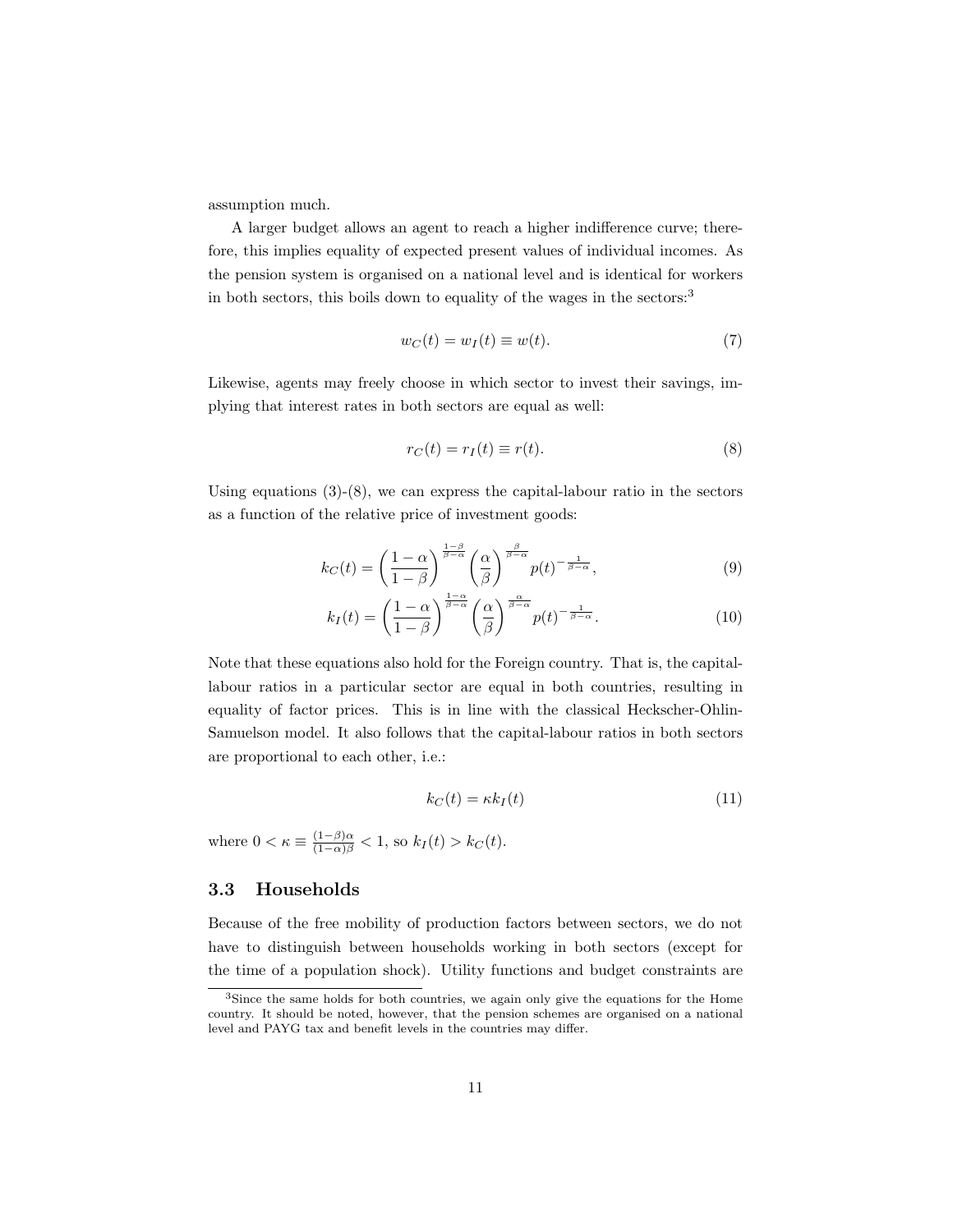assumed to be identical in both countries, so again we only present the equations for the Home country.

Agents are assumed to have a logarithmic utility function:

$$
U(t) = \log C^{y}(t) + \frac{1}{1+\rho} \log C^{o}(t+1),
$$
\n(12)

where  $C<sup>y</sup>$  and  $C<sup>o</sup>$  denote consumption when young and when old, respectively, and  $\rho$  is the rate of time preference. The budget constraints for the first and the second period of life are given by:

$$
C^{y}(t) = w(t)(1 - \tau) - s(t),
$$
\n(13)

$$
C^{o}(t+1) = (1 + r(t+1))s(t) + x(t+1),
$$
\n(14)

where s stands for savings,  $\tau$  is the tax rate on labour income to finance the PAYG pension scheme, and  $x$  is the pension benefit. The pension system is organised on a national level and is identical for workers in both sectors. Because the PAYG tax is fixed, the pension benefit adjusts to e.g. demographic changes according to the following balanced-budget constraint for the government:

$$
x(t+1) = \tau \frac{w(t+1)\Lambda(t+1)}{\Lambda(t)}.\tag{15}
$$

Optimising the utility function (12) subject to the budget constraints (13) and (14) results in the following expression for savings:

$$
s(t) = \frac{1}{2+\rho} \left( w(t)(1-\tau) - \frac{1+\rho}{1+r(t+1)} x(t+1) \right).
$$
 (16)

#### 3.4 Equilibrium

The model comprises four markets that are simultaneously in equilibrium each period. Equilibrium in the markets for consumption and investment goods implies:

$$
Y_C(t) + \tilde{Y}_C(t) = \Lambda(t)C^y(t) + \Lambda(t-1)C^o(t) + \tilde{\Lambda}(t)\tilde{C}^y(t) + \tilde{\Lambda}(t-1)\tilde{C}^o(t) \tag{17}
$$

$$
Y_I(t-1) + \tilde{Y}_I(t-1) = K_C(t) + K_I(t) + \tilde{K}_C(t) + \tilde{K}_I(t).
$$
 (18)

We assume that savings are invested within the country of origin. Hence, the total amount of capital in the Home country in period  $t$  is equal to total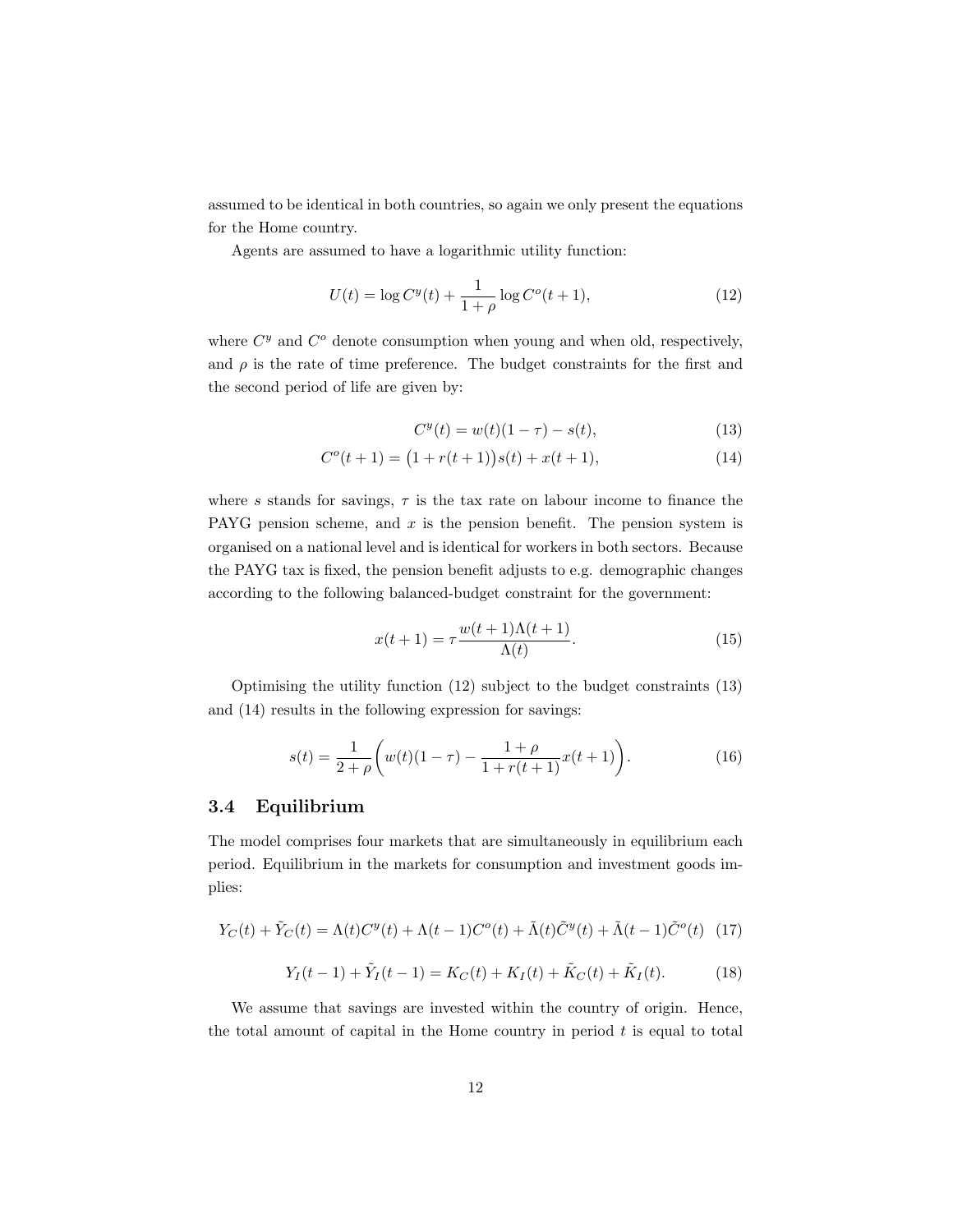savings in this country at time  $t - 1$ , so capital market equilibrium is given by:

$$
K_C(t) + K_I(t) = \Lambda(t-1)s(t-1)/p(t-1)
$$
\n(19)

and equivalent for the Foreign country.

Finally, the labour market clears if

$$
L_C(t) + L_I(t) = \Lambda(t)
$$
\n(20)

Defining  $\lambda(t) \equiv \frac{L_I(t)}{\Lambda(t)}$  as the share of the labour force in the Home country working in the investment good sector, this indicates the degree of specialization within the country in the production of investment goods. Using equations (3-  $8$ , $(15)$ ,  $(16)$ ,  $(19)$  and  $(20)$ , equilibrium in the capital market  $(19)$  can be written as:

$$
\lambda(t) = A(t)z(t) - B \tag{21}
$$

where  $A(t) \equiv \frac{1-\beta}{\beta-\alpha} \frac{1-\alpha}{2+\rho}$  $\Lambda(t-1)$  $\frac{(t-1)}{\Lambda(t)}\beta(1-\tau) > 0, B \equiv \frac{1-\beta}{\beta-\alpha} \left[\frac{(1+\rho)(1-\alpha)\tau}{2+\rho} + \alpha\right] > 0$  and  $z(t) \equiv \frac{k_I (t-1)^{\beta}}{k_I(t)}$  $\frac{(t-1)^{\nu}}{k_I(t)}$ . A similar equation holds for the Foreign country.<sup>4</sup>

Substituting expressions  $(9)$ ,  $(10)$  and  $(20)$  into  $(18)$  we get the following condition for equilibrium in the market for investment goods:

$$
z(t)[\Phi(t-1)\lambda(t-1) + \tilde{\lambda}(t-1)] =
$$

$$
\frac{1}{(1-\alpha)\beta} \left\{ \alpha(1-\beta)[\Phi(t)+1] + (\beta-\alpha)[\Phi(t)\lambda(t) + \tilde{\lambda}(t)] \right\}
$$
(22)

where  $\Phi(t) \equiv \Lambda(t)/\tilde{\Lambda}(t)$  is the relative population size of the Home country. Inserting equation (21) and its Foreign counterpart in (22) gives a non-linear first-order difference equation in  $z(t)$ , which is unstable (as shown in Appendix 1). This difference equation forms the basis of the numerical simulations of the demographic shock presented in Section 4. In the next section the steady state of this system will be discussed.

<sup>&</sup>lt;sup>4</sup>Note that  $z = \tilde{z}$ .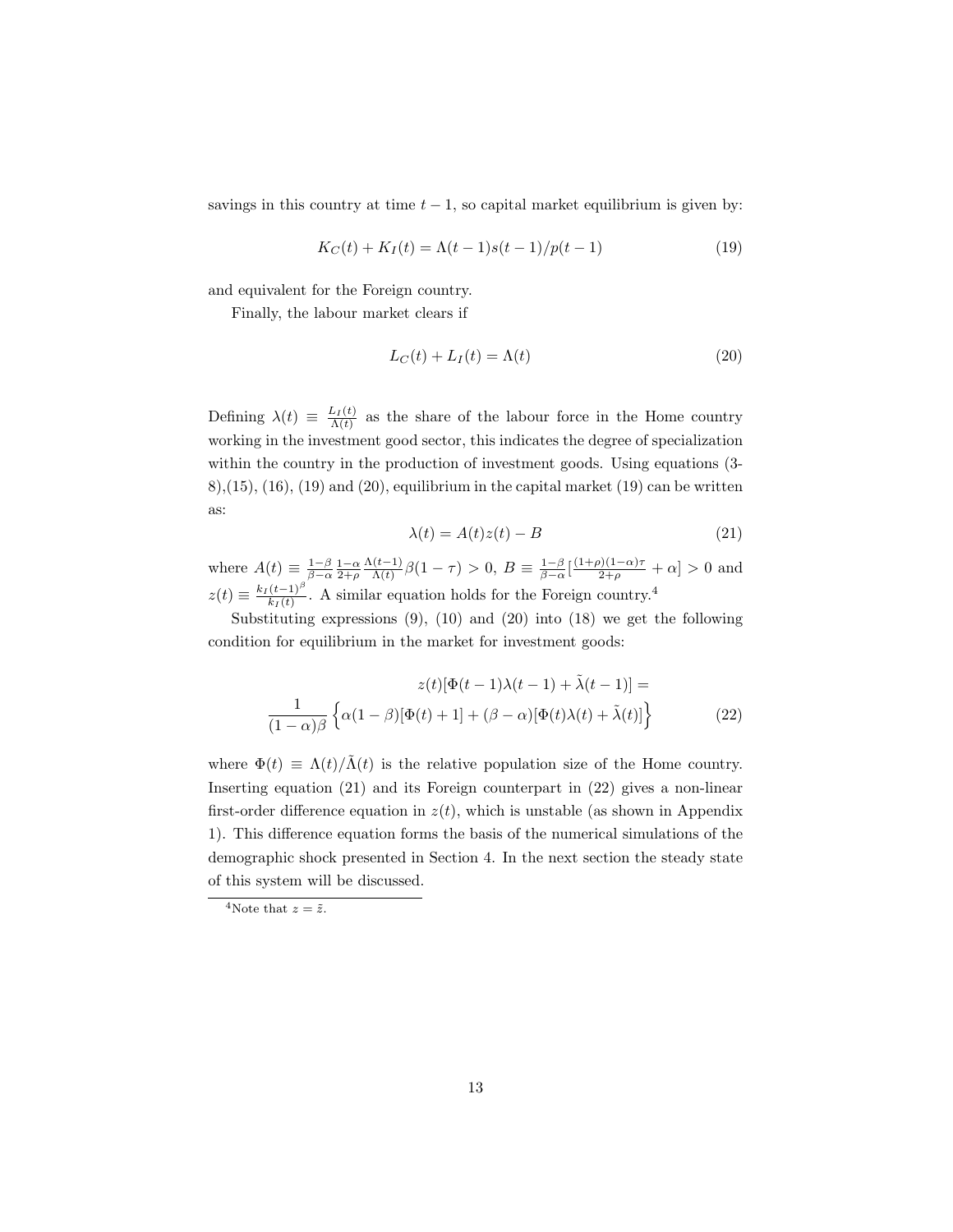## 4 The steady state

In steady state, the equilibrium condition for the capital market (equation (21)) can be rewritten as:<sup>5</sup>

$$
\lambda = Ak_I^{\beta - 1} - B. \tag{23}
$$

It should be noted that  $A < (>)\tilde{A}$  and  $B > (<) \tilde{B}$  if  $\tau > (<) \tilde{\tau}$ . Furthermore, the capital-labour ratio in the investment good sector is equal in both countries  $(k_I = k_I)$ , which implies that

$$
\lambda(t) = \frac{1-\tau}{1-\tilde{\tau}}\tilde{\lambda}(t) + \tilde{B}\frac{1-\tau}{1-\tilde{\tau}} - B.
$$
\n(24)

Equation (23) is represented graphically as the curve indicated "Capital market equilibrium  $(H)$ " in Figure 3. Equation  $(24)$  is shown as the line called "Capital market equilibrium (F)".

The downward-sloping relation between the capital-labour ratio in the investment good sector  $(k_I)$  and  $\lambda$  can be interpreted as follows. A higher fraction of people working in the investment good sector has two effects on the capital labour ratio of that sector. First, more people working in the investment goods sector directly reduces  $k_I$  for a given capital stock. Second, for a given capital-labour ratio, total capital per worker rises if  $\lambda$  increases. This immediately follows from equation (19) that can be written as:  $\frac{K_I + K_c}{\Lambda} = \lambda k_I + (1 - \lambda)k_c = [1 + (1 - \kappa)\lambda]k_I$  and the fact that  $\kappa < 1$  because the investment good sector is relatively capital intensive. More capital per worker will increase wages and thereby savings and capital accumulation, but less than proportionally. As the first effect dominates, the curve is downward sloping. A higher PAYG tax in the home country reduces savings and implies less capital accumulation, so for a given  $\lambda$ ,  $k_I$  will be lower. It also immediately follows that the relative share of the investment good sector in the Home country is smaller (larger) than in the Foreign country if the Home country has a larger (smaller) PAYG pension scheme.

In order to determine the value of  $\lambda$  in the steady state, we also have to use the condition for equilibrium in the market for investment goods (equation (18)). Substituting the production functions and equation (10) into equation (18), and using the fact that the capital-labour ratio in the investment good

<sup>5</sup>We indicate steady-state values by omitting the time index of a variable.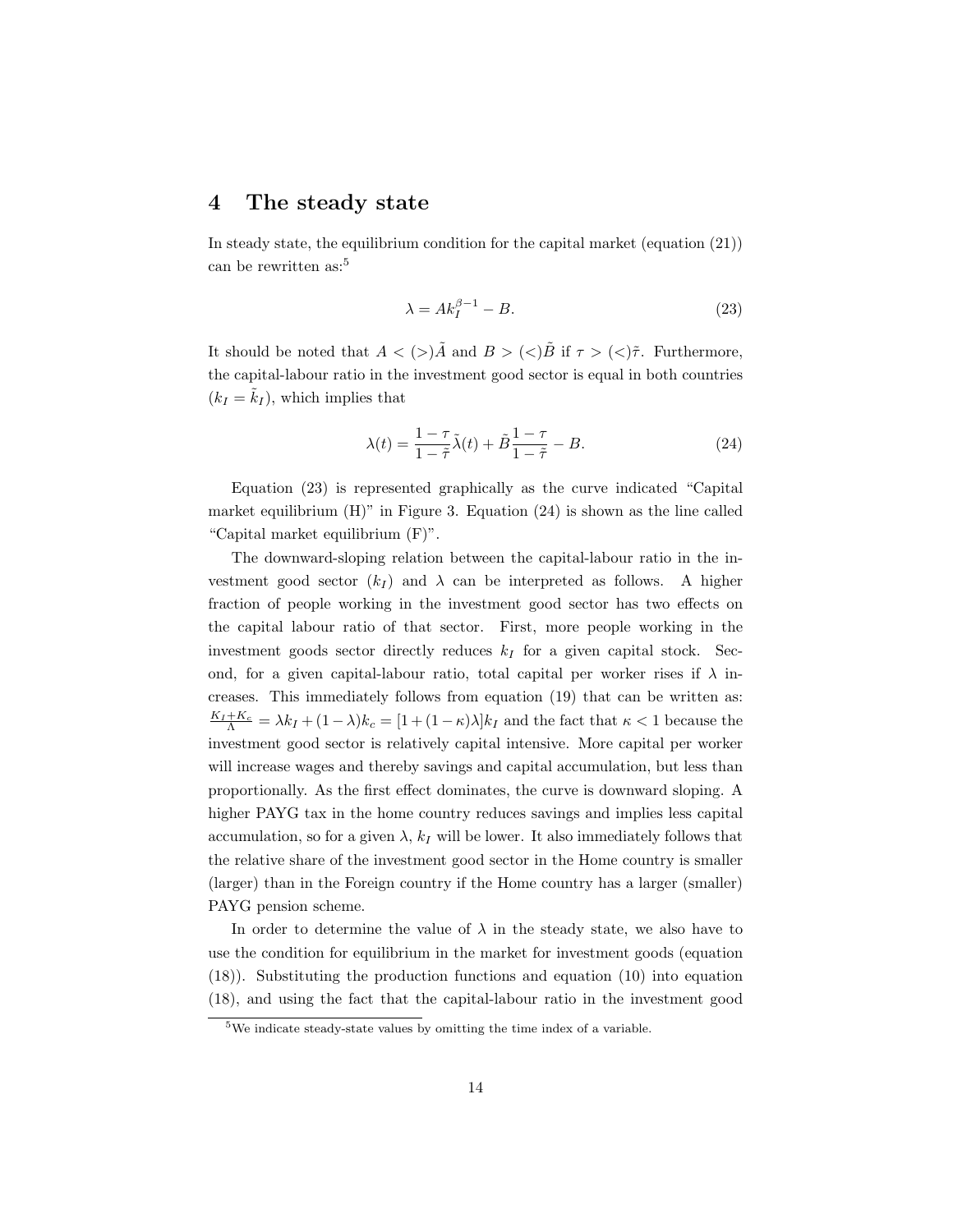sector in both countries is equal, we find that:

$$
\lambda = \frac{\alpha(1-\beta)}{((1-\alpha)\beta k^{\beta-1}-\beta+\alpha)} \frac{\Phi+1}{(\Phi+(\tilde{A}/A))} - \frac{(1-\tau)\tilde{B}-(1-\tilde{\tau})B}{\Phi(1-\tau)+(1-\tilde{\tau})}.
$$
 (25)

This curve is presented in Figure 3, indicated as "Investment goods market equilibrium". It has a straightforward interpretation: an increasing capitallabour ratio affects production in both sectors. But, in the capital intensive sector productivity of labour grows more, which attracts labour to this sector. This results in a positive relation between  $\lambda$  and  $k_I$ .

The intersection of both curves in the left-hand panel of Figure 3 determines the steady-state values of  $\lambda$  and  $k_I$ .<sup>6</sup> Given the value of  $\lambda$ , the value of  $\tilde{\lambda}$  can subsequently be determined from the right-hand panel of the figure.

The effect of an extension of the PAYG scheme in one of the countries is shown in Figure 3. In the initial situation  $(E_0 \text{ and } Q_0)$  the countries have the same size of unfunded pension schemes. Keeping  $\tilde{\tau}$  constant and increasing  $\tau$ , agents in the Home country get a weaker incentive to save, hence, the amount of capital in the country decreases. As a result, the Home country specializes in the production of labour intensive goods  $(\lambda \text{ falls})$ , as indicated by the movement to point  $E_1$ . The decline in  $\lambda$  is very intuitive: higher PAYG contributions reduces savings and the amount of capital in the Home country; therefore, the share of agents working in the capital intensive sector declines. Moreover, the decline in the amount of capital in the economy reduces capital-labour ratio in the capital intensive sector.

The Foreign country is affected as well. First, it has a comparative advantage in the production of capital intensive goods, which creates incentives for the Foreign country to specialize in capital intensive goods. Second, the world demand for capital falls when  $\tau$  grows, this negatively affects the share of labour in the capital intensive sector in both countries. The overall effect on  $\tilde{\lambda}$  is not clear, as it depends on the exact parameter values: if the slope of the capitalmarket equilibrium line after the change of  $\tau$  is still rather steep,  $\lambda$  may even decrease. Anyway, the share of the investment goods sector in the Home country becomes smaller relative to the Foreign country.

It should also be pointed out, that a further increase in  $\tau$  shifts the curves in the left panel of Figure 3 even more down, so if the difference between  $\tau$  and  $\tilde{\tau}$ gets sufficiently large, the intersection of the curves will be below the horizontal

 ${}^{6}$ The analytical solution for the steady state is presented in Appendix 1.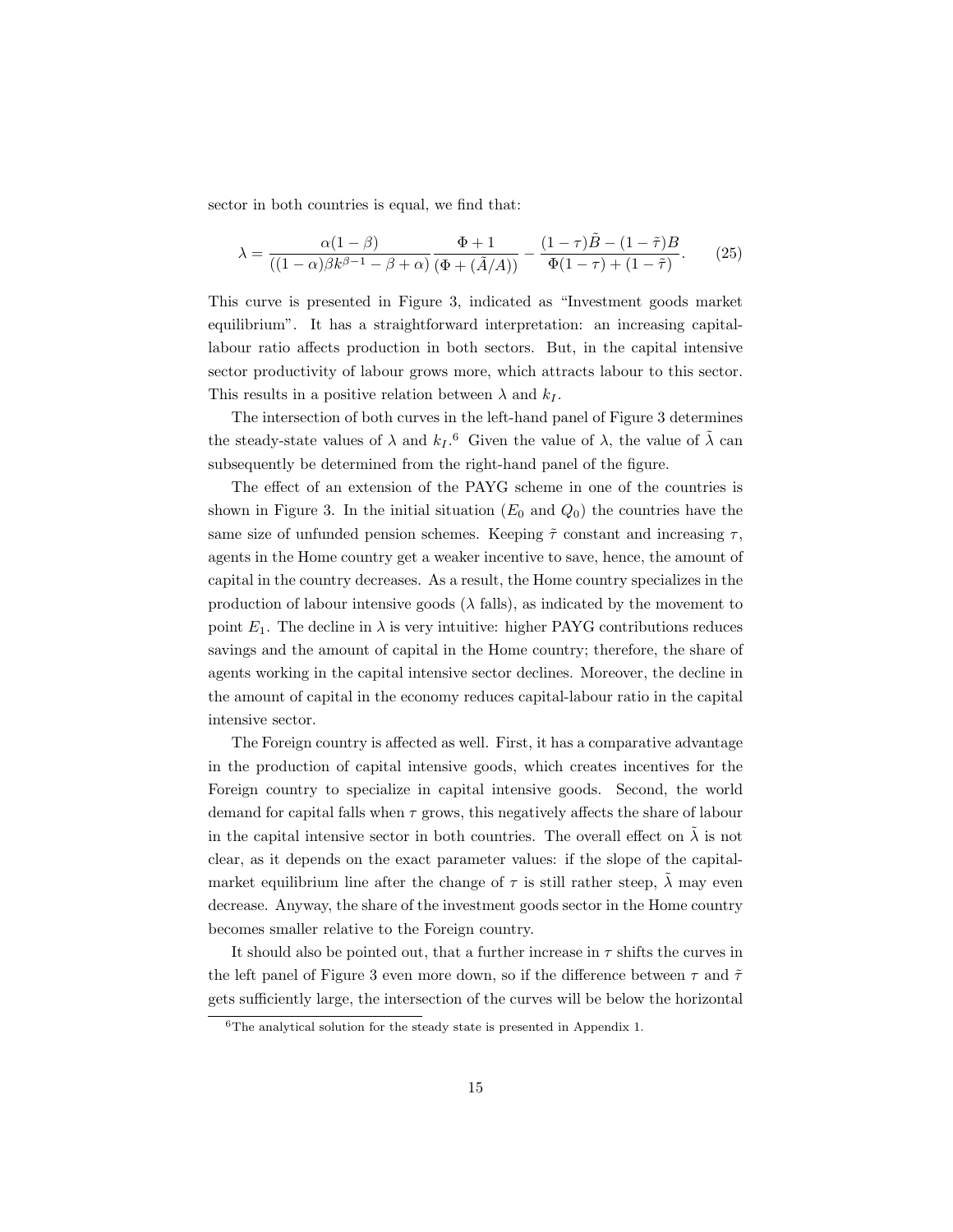

axis, resulting in a corner solution in which the Home country produces labour intensive goods only.

This result coincides with what one would expect in a static HOS-model: the country with a large PAYG scheme has low savings, so capital is relatively scarce and labour relatively abundant. However, it is not completely clear if specialization of countries necessarily leads to international trade. The Home country produces less capital, but it also needs less capital. So the graphs do not provide an answer to the question whether specialization within the countries intensifies international trade.

## 5 An asymmetric decrease in fertility

In this section we study the long-run and short-run effects of a negative demographic shock occurring in one country at period  $t = 1$ . The timing is as follows. At time  $t = 1$  population growth in the Home country is temporarily lower than in the Foreign country, leading to a relatively smaller labour force in the Home country, so  $\Phi \equiv \Lambda/\Lambda$  decreases. This can be interpreted as one country ageing relative to the other. This demographic shock is not foreseen in period  $t = 0$ at the moment that agents choose a sector to work, but they do take it into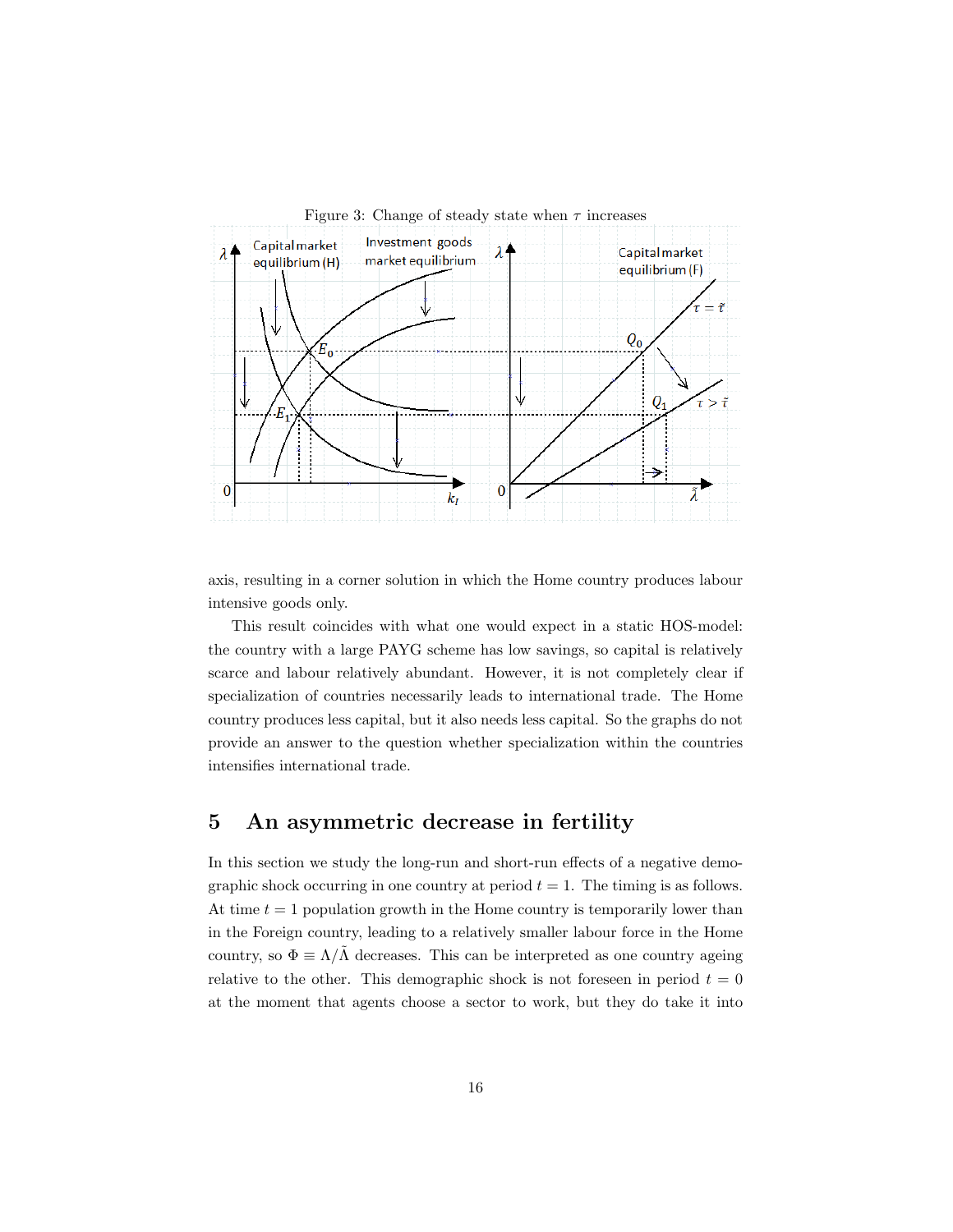account when subsequently making their saving/consumption decisions.<sup>7</sup> In the following periods, the population in both countries grows at the original rate again, so the relative size of the country will not change further and  $\Phi$  will remain at the lower level. If instead of the temporal difference in fertilities we assume a permanent one, one country would become infinitely small compared with another, and the model would reduce to the one-country case in the long run.

#### 5.1 Long-run effects

The long-run effects of a negative demographic shock in the Home country are summarised in the following proposition:

**Proposition 1.** Suppose that  $\tau + \tilde{\tau} < 1$  and  $\alpha > 0.25$ . A decrease in the relative size of the Home country's population:

- increases the capital-labour ratio in both sectors and decreases the share of labour employed in the investment good sector in both countries if  $\tau > \tilde{\tau}$ .
- decreases the capital-labour ratio in both sectors and increases the share of labour employed in the investment good sector in both countries if  $\tau < \tilde{\tau}$ .
- does not affect the capital-labour ratio and the relative degree of specialization if  $\tau = \tilde{\tau}$ .

 $\Box$ 

Proof. The proof is in Appendix 2.

In case  $\tau > \tilde{\tau}$ , agents in the Home country save less than agents in the Foreign country. So decreasing the relative size of the Home country leads to an increase of the average amount of savings per worker in the union as a whole, which drives the capital-labour ratios up. If  $\tau < \tilde{\tau}$ , agents in the Home country save more than agents in the Foreign country, so if their number decreases, capital-labour ratios in the union will decrease.

This result can also be represented graphically. The decrease in the relative size of the Home country shifts the curve representing equilibrium in the market for investment goods down if the Home country has a relatively large PAYG scheme (see Figure 4), and up if this country has a relatively small PAYG

<sup>7</sup>We made this assumption because the choice in which sector to work often requires a specific education or skills training, which is usually obtained before entering the labour market. However, the saving-consumption decision is usually made during the working period when more information about future developments can be taken into account.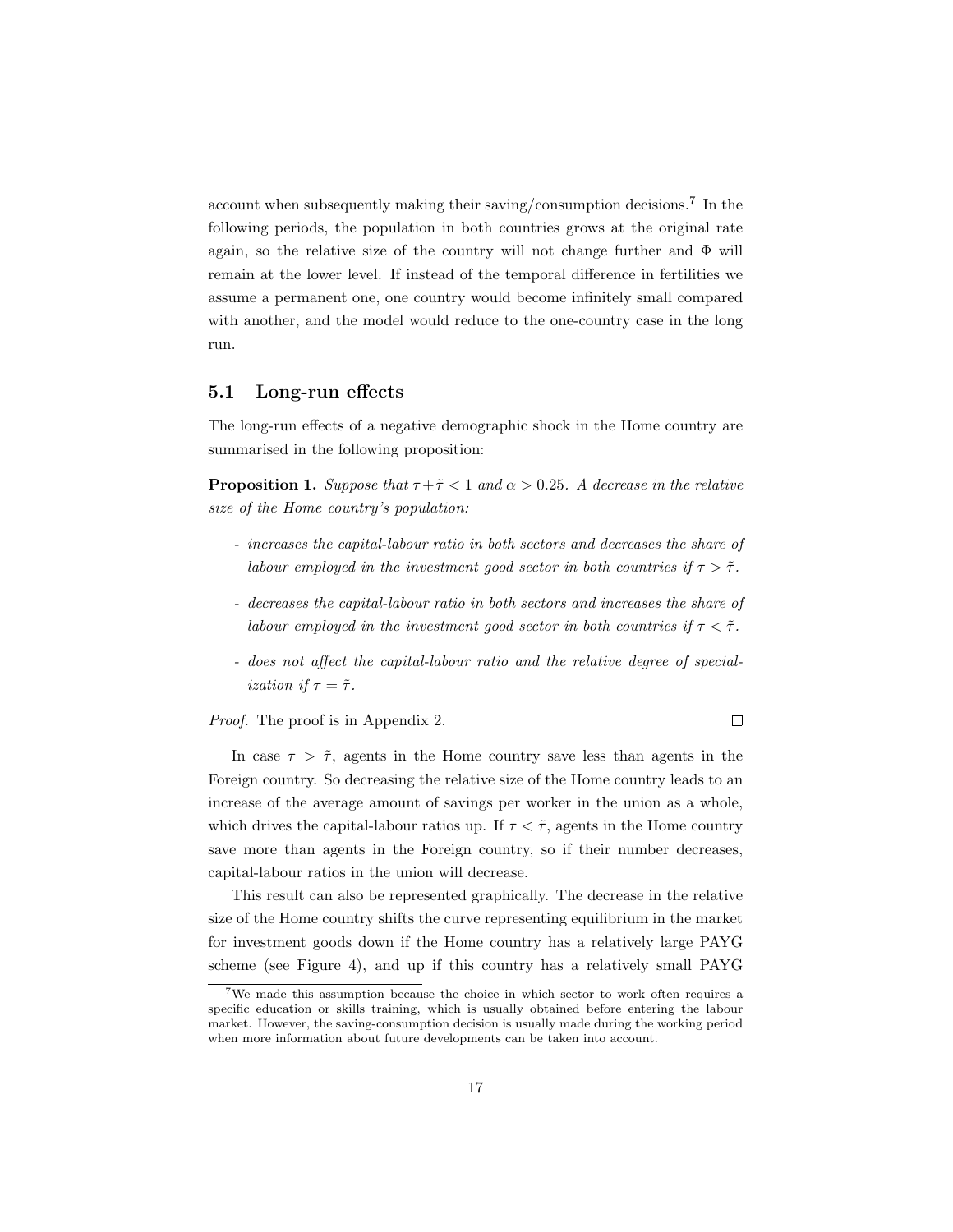

scheme. As the line and curve representing capital market equilibrium are not affected, the result for the capital-labour ratio in the investment good sector and the share of labour employed in this sector immediately follows. According to equations (9) and (10), the capital-labour ratio in the consumption good sector moves in the same direction as  $k_I$ .

The right-hand panel of Figure 4 shows that  $\lambda$  and  $\tilde{\lambda}$  move in the same direction. If  $\tau > \tilde{\tau}$ , the asymmetric demographic shock in the Home country causes the Foreign country to move away from the point of full specialization in investment goods. At the same time, if  $\Lambda$  decreases very strongly, a corner solution may result where the Home country is fully specialized in the production of consumption goods and imports all investment goods. This is opposite to the prediction of the HOS model without endogenous capital accumulation that a decrease in the labour force in the Home country will lead to more specialization in the production of capital intensive goods. The difference comes from including pension systems, which determine savings and, hence, the comparative advantage of the country in capital/labour intensive goods production. Indeed, according to the standard HOS theorem the relative abundance and scarcity of production factors determines the specialization pattern of a country; therefore, if there is no endogenous capital accumulation, one may expect that a decline in the labour force in one of the countries will make it labour abundant. However, in the long run, the amount of capital adjusts in the model, leading to a change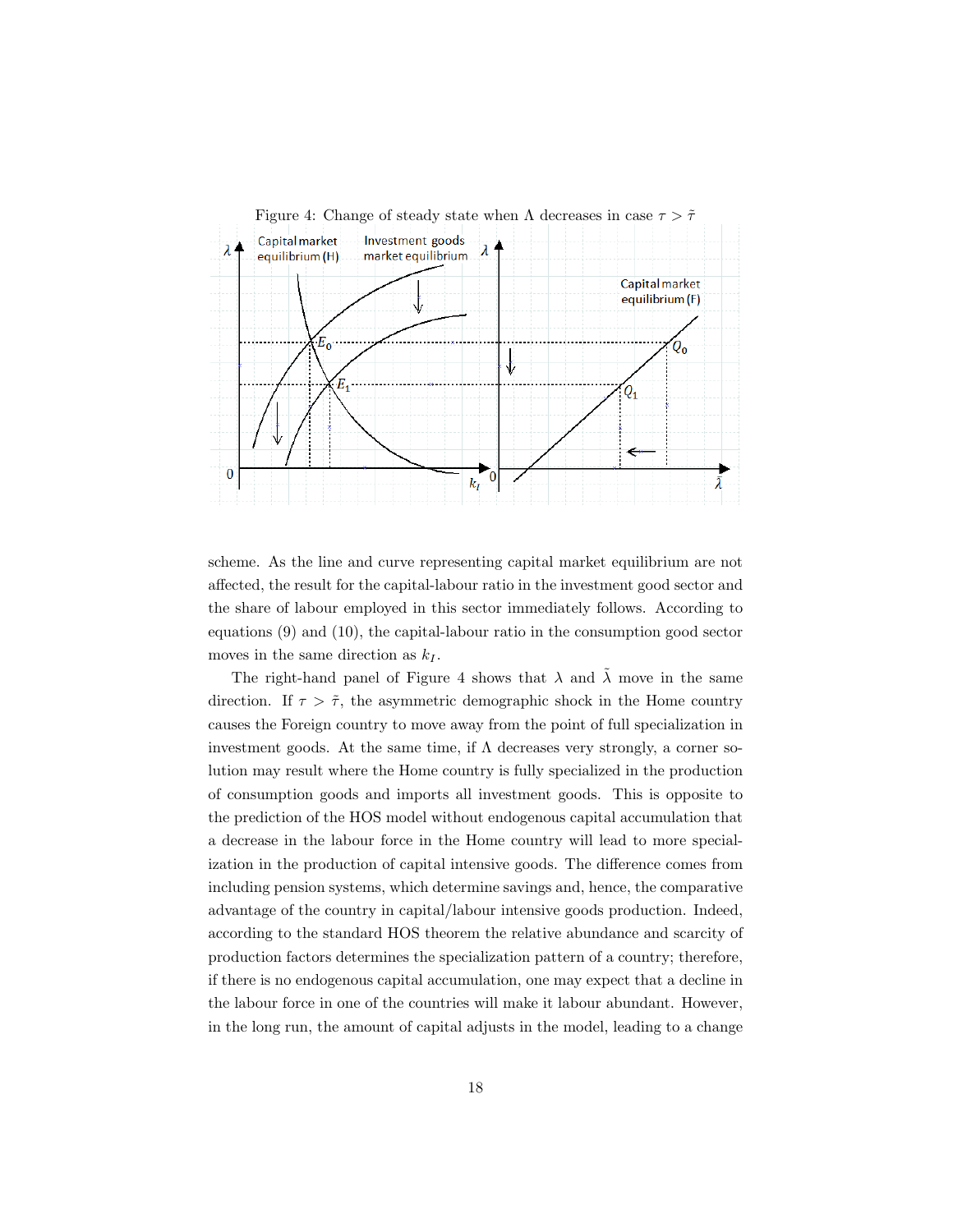in abundance and scarcity of production factors, which depends on the size of PAYG contributions.

This result follows from the fact that if  $\tau > \tilde{\tau}$ , the Home country specialises in labour intensive goods and the Foreign country in capital intensive goods. A decline in  $\Lambda$  increases the average world per capita savings, implying relatively more capital and less labour. Without a change in the allocation of labour between the two production sectors, this would make labour intensive goods relatively scarce, and capital intensive goods abundant. At the same time, the demand for both goods increases in per capita terms because income per capita rises due to a higher capital-labour ratio. Consequently, labour will move to the sector producing the labour-intensive good, resulting in further specialization in the Home country and spillover effects to the Foreign country.

In the case that  $\tau < \tilde{\tau}$ , the opposite result holds: the negative demographic shock in the Home country leads to higher shares of the labour force working in the investment goods sector. The Foreign country moves away from the point of full specialization in labour intensive consumption goods. For the Home country it holds that if the value of  $\lambda$  increases very strongly, it may eventually be completely specialized in the production of capital intensive goods.

#### 5.2 Short-run effects

In this subsection, we discuss the short-run effects of a temporary decrease in fertility in the Home country. That is, the relative size of the Home country decreases once and for all at time  $t = 1$ . The short-run effects will be demonstrated with numerical simulations in this section, a more technical discussion can be found in Appendix 1.

#### 5.2.1 Calibration

The capital share for a one-sector model is usually estimated to be around 0.3. For example, Howarth (1998) assumes a share of capital income equal to 0.25, Bouzahzah et al. (2002) set it at 0.29, Kydland and Prescott (1982) choose a value of 0.36. In line with this, we chose a value that is a bit above these estimates for the capital intensive sector and a value just below these values for the labour intensive sector, i.e.,  $\alpha = 0.2$  and  $\beta = 0.4$ . As the period in the model is approximately equal to 35 years, the discount rate  $\rho$  is set at 0.42, which approximately corresponds to the  $1\%$  annual discount rate that is widely used in the literature (see for example Jermann (1998) and Börsch-Supan et al.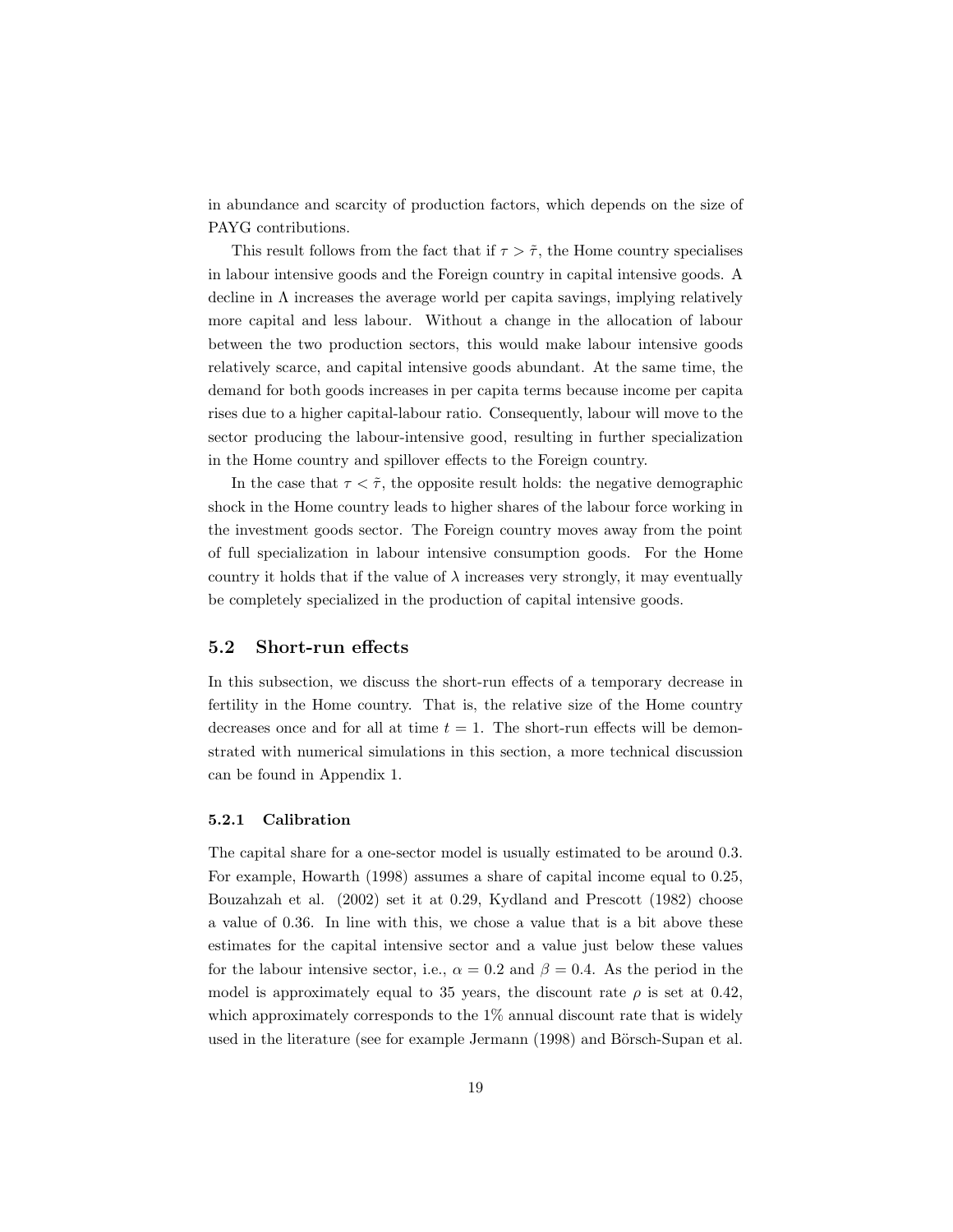(2006)). The tax rate is set at 0.25 for the country with the relatively small PAYG scheme and to 0.3 in the other country.<sup>8</sup> Initially, the population size in both countries is equal:  $\Lambda = \tilde{\Lambda} = 1$ . At time  $t = 1$  the population in the Home country decreases to a level that is permanently 5% lower (i.e., from  $\Lambda = 1$  to  $\Lambda = 0.95$ ).

The dynamics of this model are summarised by a first-order difference equation in  $z(t) \equiv k_I(t-1)^\beta/k_I(t)$  with time-dependent coefficients. As shown in the Appendix, this difference equation is unstable.<sup>9</sup>

#### 5.2.2 Simulation results

Figure 5 presents the time path of  $\lambda$  both for the case that  $\tau < \tilde{\tau}$  and for  $\tau > \tilde{\tau}$ . First consider the case that  $\tau < \tilde{\tau}$ . At  $t = 1$   $\lambda$  increases in both cases, which corresponds to the result of the static HOS model. Note that with a larger demographic shock this increase may lead to a corner solution where one of the countries completely specializes in one of the goods. Next period,  $\lambda$  jumps to its new steady state value. If  $\tau < \tilde{\tau}$  this new steady state value is slightly larger and if  $\tau > \tilde{\tau}$  it is smaller than the value in the old steady state. In the latter case, the long-run result is opposite to the prediction of the HOS model without an endogenous capital accumulation: the Home country specializes in the production of labour intensive goods, and a negative demographic shock in this country makes it specialize even more in the production of this type of goods.

Figure 6 presents the time path of the capital-labour ratio in the investment good sector. As the amount of investment goods produced in period  $t = 0$ cannot be changed any more when it becomes known that the population in the Home country will shrink in period  $t = 1$ , capital is abundant at  $t = 1$ . That is, the capital-labour ratios in both sectors and both countries at  $t = 1$ are high. Since the low interest rate is already anticipated at  $t = 0$ , savings and thus the demand for investment goods change at  $t = 0$  in both countries. A lower interest rate, and higher wages, affect agents in both countries.<sup>10</sup> In the

<sup>8</sup> In fact, qualitatively the results are not sensitive to the absolute values of PAYG tax rates, but it is important that the two countries have different rates.

<sup>&</sup>lt;sup>9</sup>Note that z is a non-predetermined variable, as  $k_I(t)$  depends on  $L_I(t)$ , which is nonpredetermined.

<sup>10</sup>The presence of a PAYG pension scheme causes savings to decrease when the interest rate decreases and future wages are higher. Given that we have assumed a logarithmic utility function, the income effect and the substitution effect of a change in the interest rate on savings would exactly cancel out if there was no PAYG scheme. This does not hold with a more general utility function as well as in our model due to the presence of a PAYG scheme.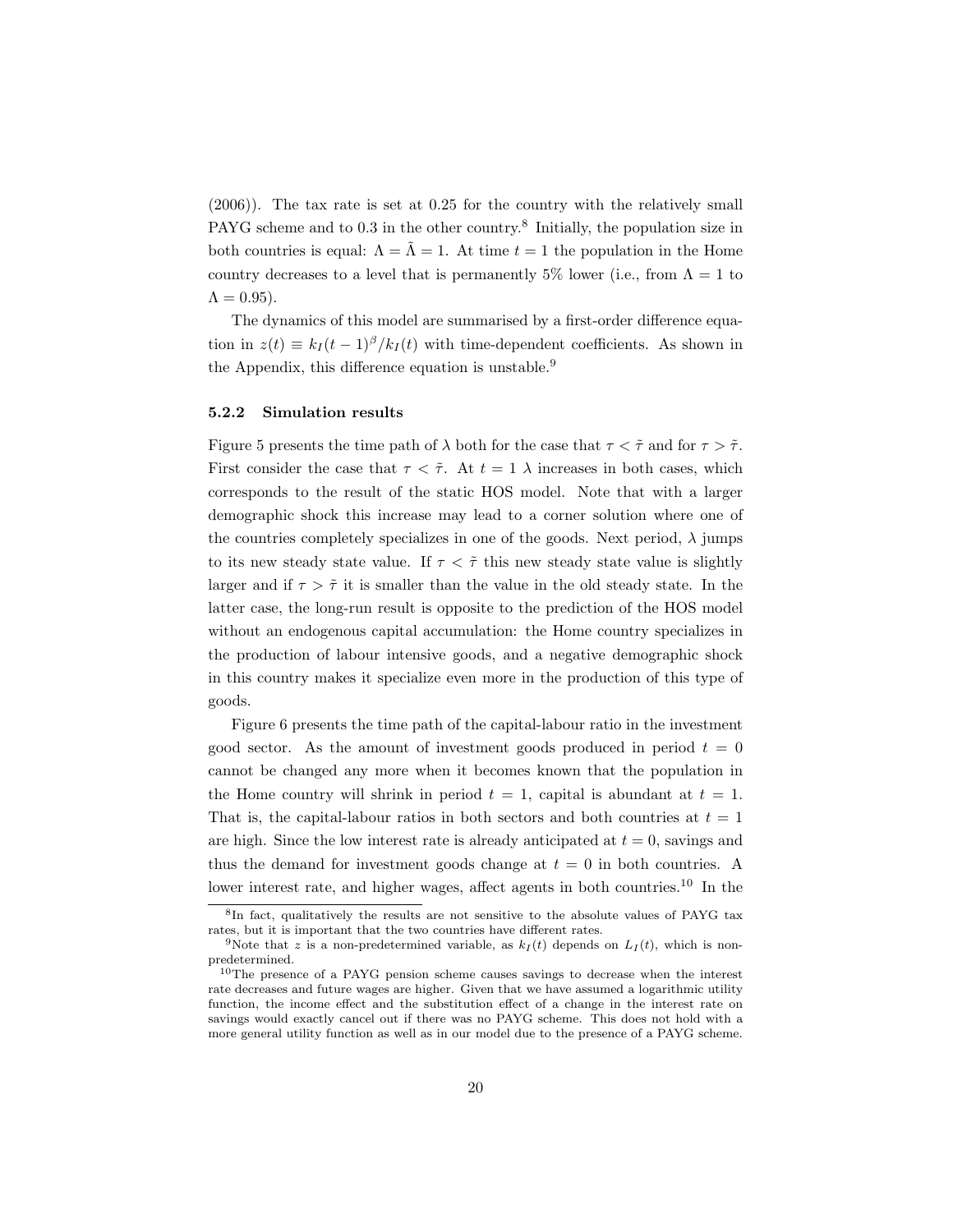

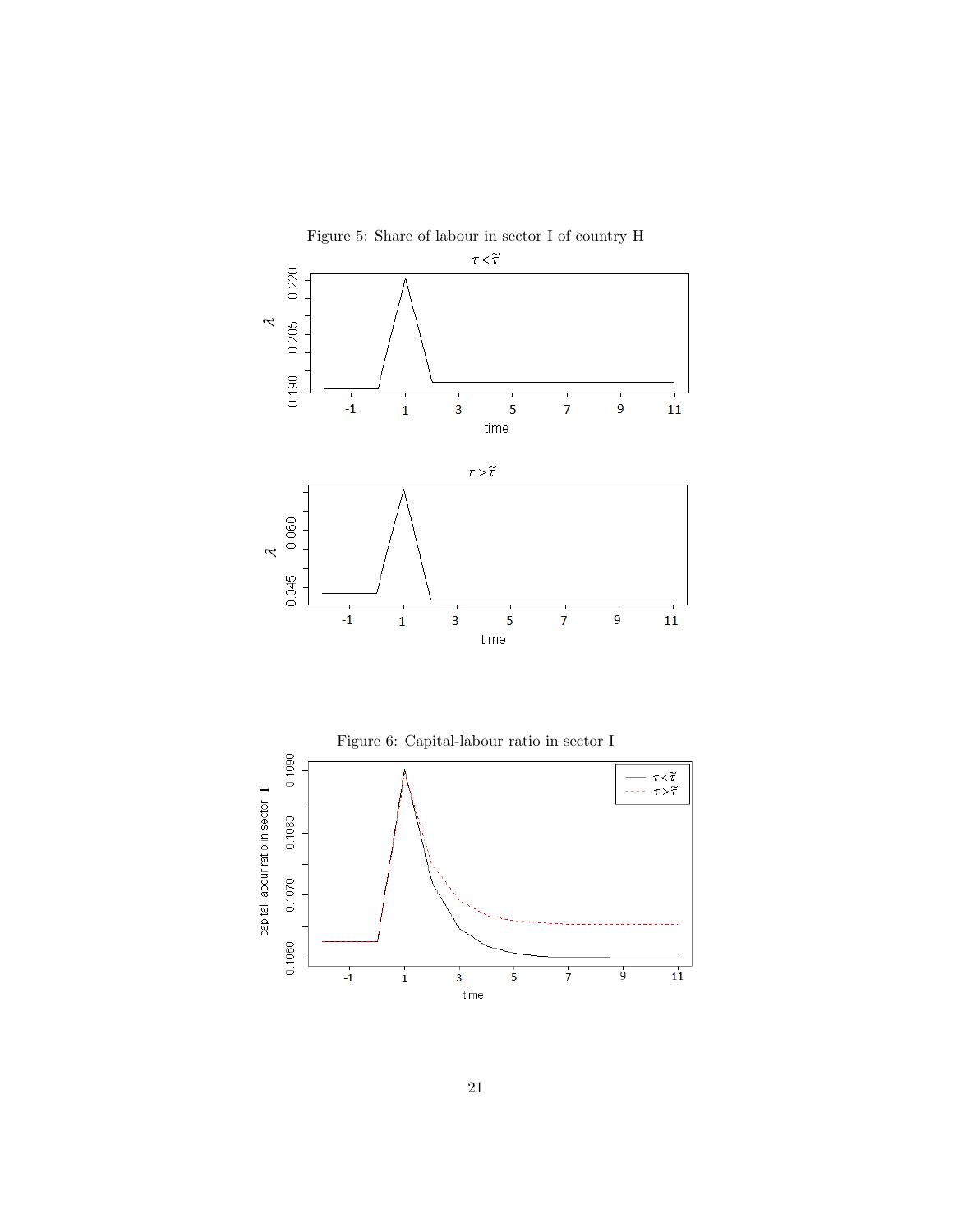Home country, this is counteracted by the decrease in pension benefits due to the negative demographic shock at  $t = 1$ , which raises savings at  $t = 0$  in that country. For the given parameter values, the negative effect via interest rate and wages dominates when  $\tau < \tilde{\tau}$ , implying that the demand for investment goods falls, leading to a decrease in the relative price of these goods already at  $t = 0$  (see Figure 7).

The abundance of capital at  $t = 1$  stimulates production in both sectors, but more in the capital intensive investment good sector. Furthermore, workers move from the consumption good sector to the investment good sector. Thus, the production of investment goods will be relatively high at  $t = 1$  leading to a fall in the price of investment goods that is even lower than at  $t = 0$ .

The high supply of investment goods in period  $t = 1$  affects capital-labour ratios in the subsequent periods that are lower than at  $t = 1$  but still above the new steady-state value. The abundance of capital leads to the same effects as at  $t = 1$ , but the size of the effects is smaller. This development continues, leading to a gradual decrease in the capital-labour ratios along with a gradual increase in the price of investment goods. As discussed above, in the long run, this results in a capital-labour ratio that is below the initial steady-state value and a price of investment goods that is higher than it initially was.

In case the Home country has a relatively large PAYG scheme, the short-run results are analogous to the ones presented above, the only difference being that in that case, the interest-rate effect on savings at  $t = 0$  is dominated by the effect of the decrease in the PAYG benefit due to the demographic shock, so that the relative price of investment goods slightly rises at that time.

Figure 8 shows the effect of the demographic shock on international trade. It presents the difference between the amount of investment goods produced in country H and the actual amount of savings in country H in that period. This difference is equal to the amount of investment goods sold to (bought from) country F, if the value is positive (negative). The demographic shock at  $t =$ 1 leads to a relatively higher demand for capital goods in country H at  $t =$ 0 compared to country F, because pension benefits in country H are directly affected by the demographic shock. This leads to a smaller export of investment goods from the Home country when  $\tau < \tilde{\tau}$ , or a larger import if  $\tau > \tilde{\tau}$  at  $t = 0$ . At  $t = 1$  there is relatively more capital in the country affected by the demographic shock, so it starts exporting more capital (or importing less). At later stages the volume of trade decreases in both cases compared to their initial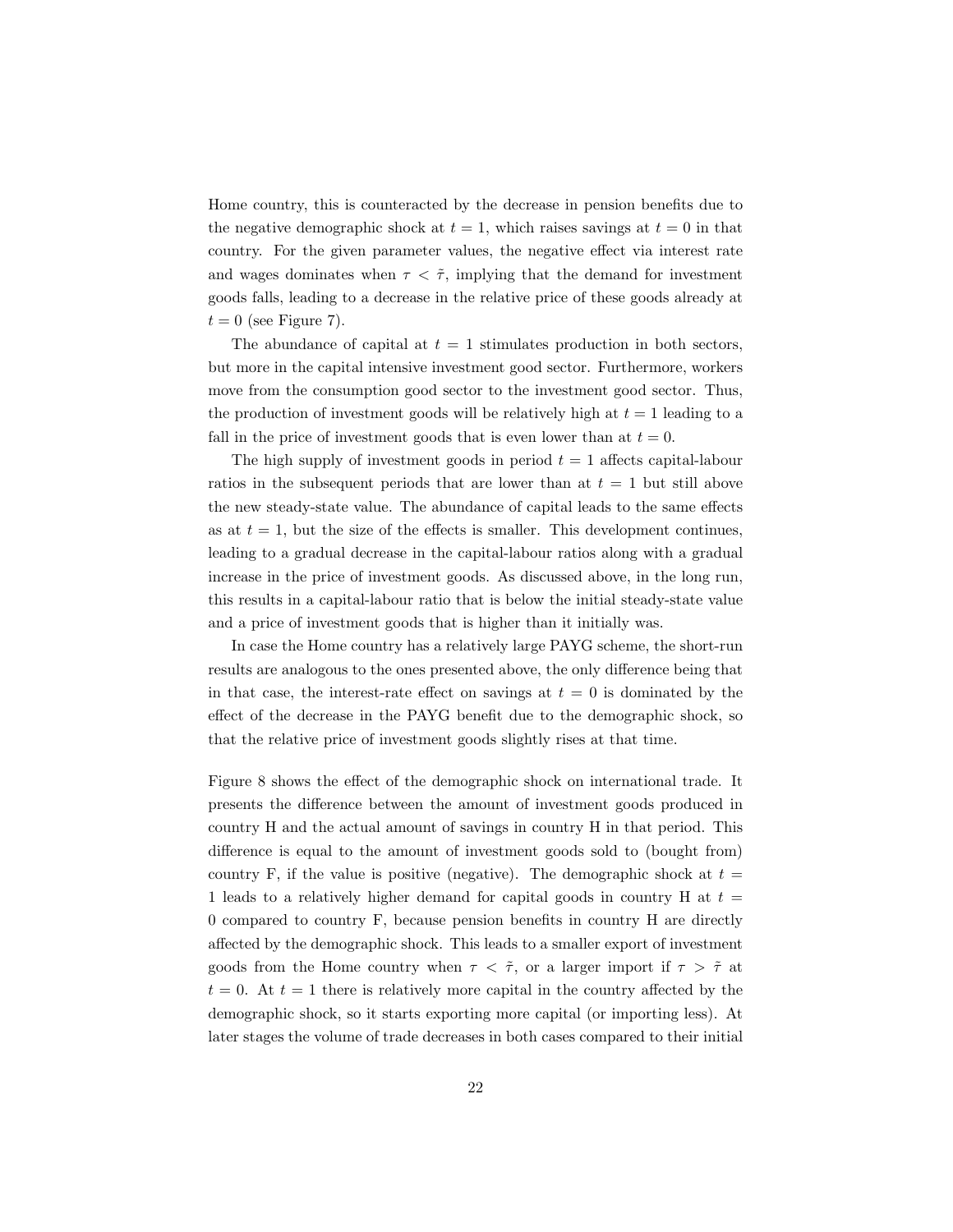

equilibrium, because of a smaller total number of agents in the world.

Figures 9 and 10 show the effect on lifetime utility of the generations in both sectors and countries when  $\tau > \tilde{\tau}$ . As the case  $\tau < \tilde{\tau}$  is very similar, we omit it. The time on the horizontal axis corresponds to the period of birth of a generation. The increase in the price of investment goods at  $t = 0$  leads to higher wages in that sector and hence positively affects the PAYG benefits of the generation born at  $t = -1$ . Furthermore, the higher price increases the interest rates in the investment good sector at  $t = 0$  and thus the return on savings of generation  $t - 1$ . These effects are the same in both sectors and both countries. However, they are very small. So, the utility of generation  $t = -1$  slightly increases. At  $t = 1$  the number of agents in the world is smaller and capital is abundant, which drives interest rates down. Smaller interest rates imply a lower return to savings for the generation born at  $t = 0$  in both countries. In the Home country, the decrease in the PAYG benefit caused by the rise in the dependency ratio adds an additional negative effect on utility of this generation. Finally, the members of this generation that work in the investment good sector experience a (small) positive effect as the increase in the price of the investment good at  $t = 0$  implies a higher wage when young. Note that this is the only generation for which the effects of the shock differ for workers in different sectors. All subsequent generations can take the effects of the shock into account when deciding in which sector to work. Hence, for these generations utility for workers in both sectors must be equal.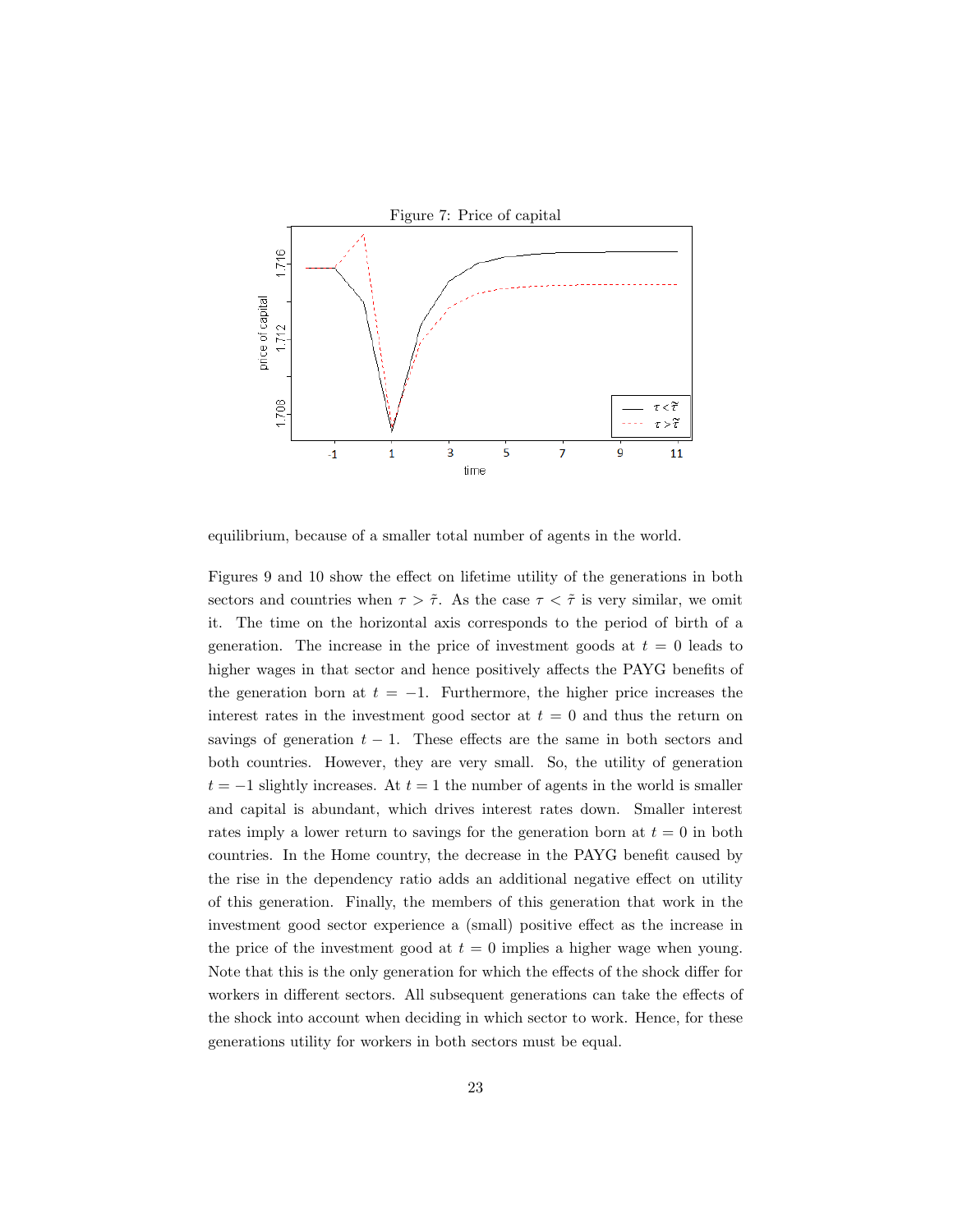

Figure 8: Net exports of investment goods by the Home country (total volume)  $\tau\!<\!\widetilde{\tau}$ 

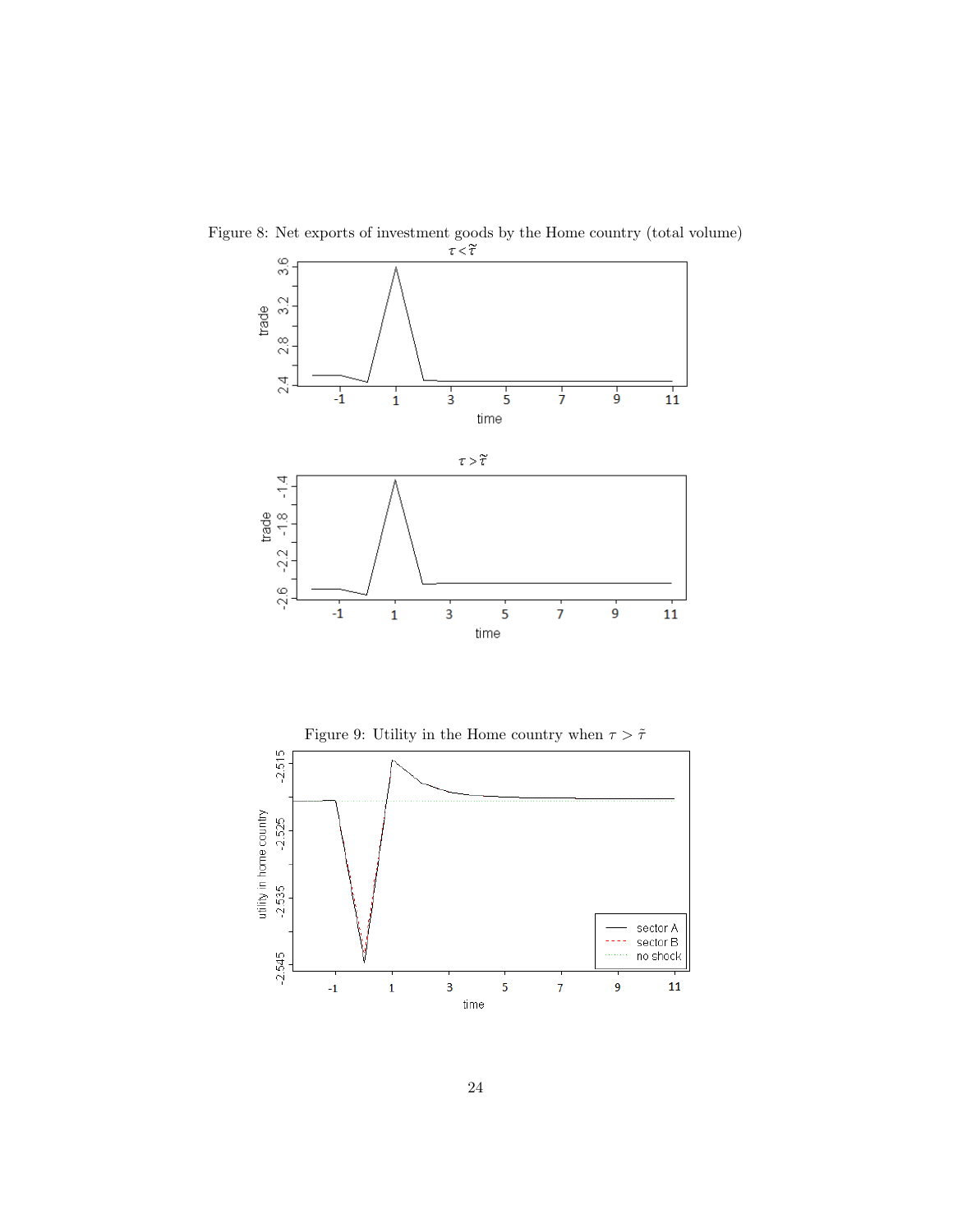

The generation born at  $t = 1$  enjoys the large capital stock that results from the investment of their parents, so their utility is affected positively. In subsequent periods, the capital-labour ratio gradually decreases and the same holds for utility. Initially, it is much larger than in the original steady state; in the long run, it decreases but will still be above that level. This time pattern is the same for both countries. However, absolute utility levels differ due to the difference in the size of the PAYG scheme between the countries. Without such difference, there would be no long-run effects of a temporary demographic shock. Furthermore, these differences also imply that the effects of the shock in one country spill over to the other country: as the economy is dynamically efficient, the Foreign country (which has the smallest PAYG scheme in this example) has highest utility. The opposite holds if  $\tau < \tilde{\tau}$ .

## 6 Conclusions

This paper analysed the effects of demographic shocks in a discrete time dynamic model with two countries, two sectors, two-period overlapping generations and PAYG pensions. We showed that in the long run, the relative size of the sectors in both countries (and therefore the pattern of trade) depends on the relative size of the PAYG schemes in the countries. A smaller PAYG pension scheme leads to higher savings, which gives a country a comparative advantage in the production of capital intensive goods, leading to specialization in these goods. The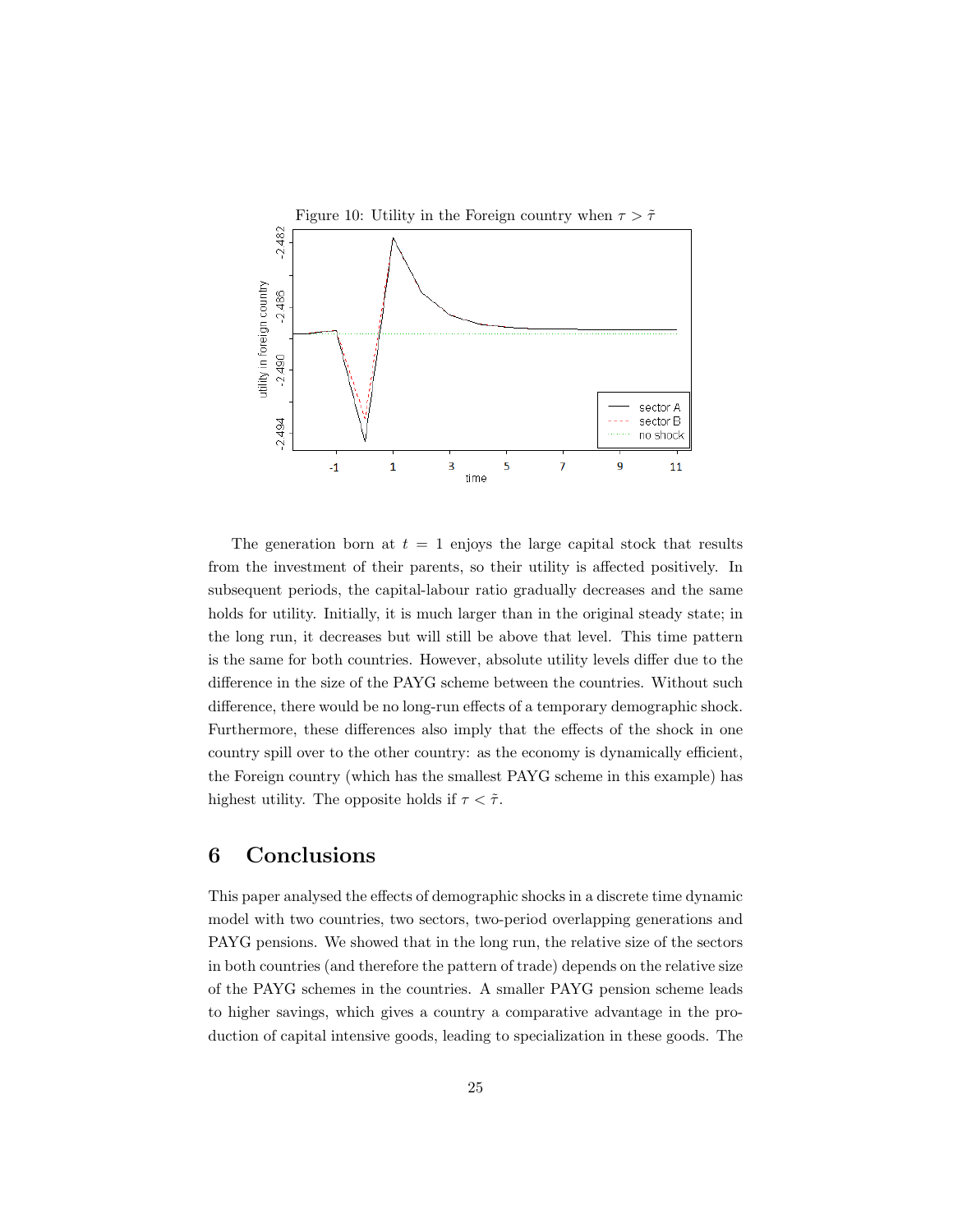other country specializes in labour intensive goods. We also showed that, while the short-run effects of demographic shocks are not affected by the presence of PAYG schemes and coincide with the predictions of the classical HOS-model, the long-run effects can be different. Due to the fact that PAYG pensions affect the incentive to save and accumulate capital, the long-run consequences of demographic shocks in the dynamic model with unfunded pensions may be opposite to the predictions of the partial-equilibrium classical HOS model without endogenous capital accumulation. So, a temporal decrease in fertility leads to specialization of the country in capital intensive goods in the short run, but in the long run, specialization of the countries depends on the relative size of the PAYG scheme. Comparable results are likely to hold in the presence of other factors that affect the desire or ability to accumulate capital like, for example, differences in the rate of time preference and government debt.

The current setup could be used as a basis for future research by adding several extensions. In this paper, labour supply was assumed to be exogenous. Allowing for endogenous labour supply could lead to a smaller size of the labour force, making capital the relatively abundant factor, if the PAYG scheme is extended. Furthermore, the PAYG scheme could be designed as a defined-benefit scheme, where the contribution rate is endogenously determined to balance the government budget. This will not affect the long-run results we found in this paper, but it can affect the short-run transitional dynamics if a higher contribution rate, caused by an increase in the old-age dependency ratio, discourages private savings. Finally, the size of the PAYG scheme itself could be considered to be the outcome of a political decision-making process, and hence endogenously determined through a voting process of members of currently living generations.

## References

- Adema, Y., A. C. Meijdam, and H. A. A. Verbon (2008). Beggar thy thrifty neighbour: The international spillover effects of pensions under population ageing. Journal of Population Economics 21 (4), 933–959.
- Bajona, C. and T. Kehoe (2010). Trade, growth, and convergence in a dynamic Heckscher-Ohlin model. Review of Economic Dynamics 13, 487– 513.
- Baxter, M. (1992). Fiscal policy, specialization, and trade in the two-sector model: The return of Ricardo? Journal of Political Economy  $100(4)$ ,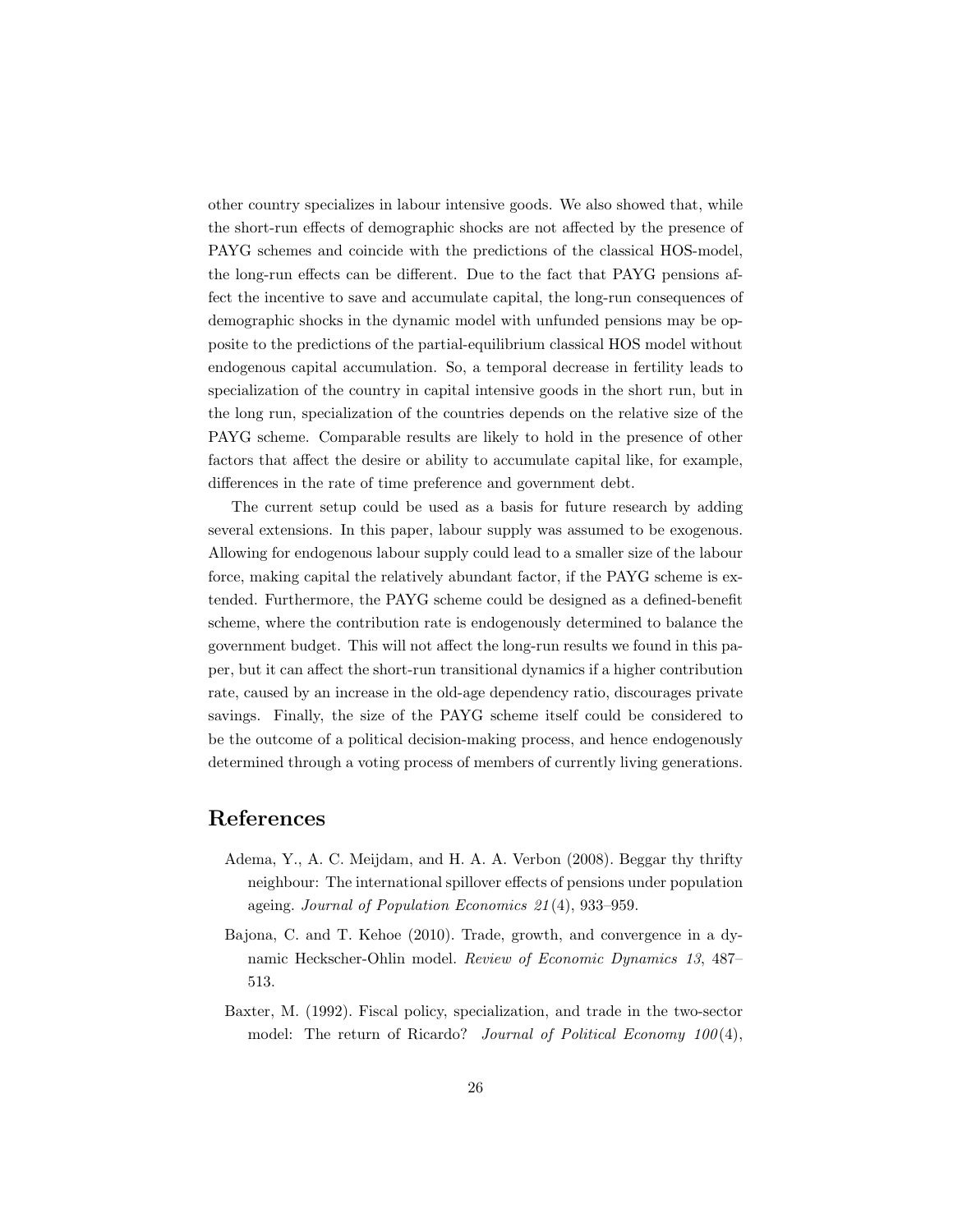713–744.

- Börsch-Supan, A., A. Ludwig, and J. Winter (2006). Ageing, pension reform, and capital flows: a multicountry simulation model. *Economica* 73(292), 625–658.
- Bouzahzah, M., D. Croix, and F. Docquier (2002). Policy reforms and growth in computable OLG economies. Journal of Economic Dynamics  $\mathcal B$  Control 26, 2093–2113.
- Buiter, W. H. (1981). Time preference and international lending and borrowing in an overlapping generations model. Journal of Political Econ $omy 89(4), 769-797.$
- Deardorff, A. and J. Hanson (1978). Accumulation and a long-run Heckscher-Ohlin theorem. Economic Inquiry 16, 288–292.
- Engel, C. and K. Kletzer (1989). Saving and investment in an open economy with non-traded goods. International Economic Review  $30(4)$ , 735–752.
- Findlay, R. (1970). Factor proportions and comparative advantage in the long run. Journal of Political Economy 78, 27–34.
- Fisher, R. (1992). Income distribution in the dynamic two-factor trade model. Economica 59, 221–233.
- Frenkel, J. A. and A. Razin (1996). Fiscal Policies and Growth in the World Economy. MIT Press.
- Fried, J. (1980). The intergenerational distribution of the gains from technical change and from international trade. Canadian Journal of Economics  $13(1), 65-81.$
- Galor, O. and H. M. Polemarchakis (1987). International equilibrium and the transfer paradox. Review of Economic Studies  $54(1)$ , 147-156.
- Gokcekus, O. and E. Tower (1998). Does trade liberalization benefit young and old alike? Review of International Economics  $6(1)$ , 50-58.
- Howarth, R. B. (1998). An overlapping generations model of climate-economy interactions. Scandinavian Journal of Economics  $100(3)$ , 575–591.
- Ito, H. and K. Tabata (2010). The spillover effects of population aging, international capital flows, and welfare. Journal of Population Economics 23, 665–702.
- Jermann, U. J. (1998). Asset pricing in production economies. Journal of Monetary Economics  $41(2)$ , 257-275.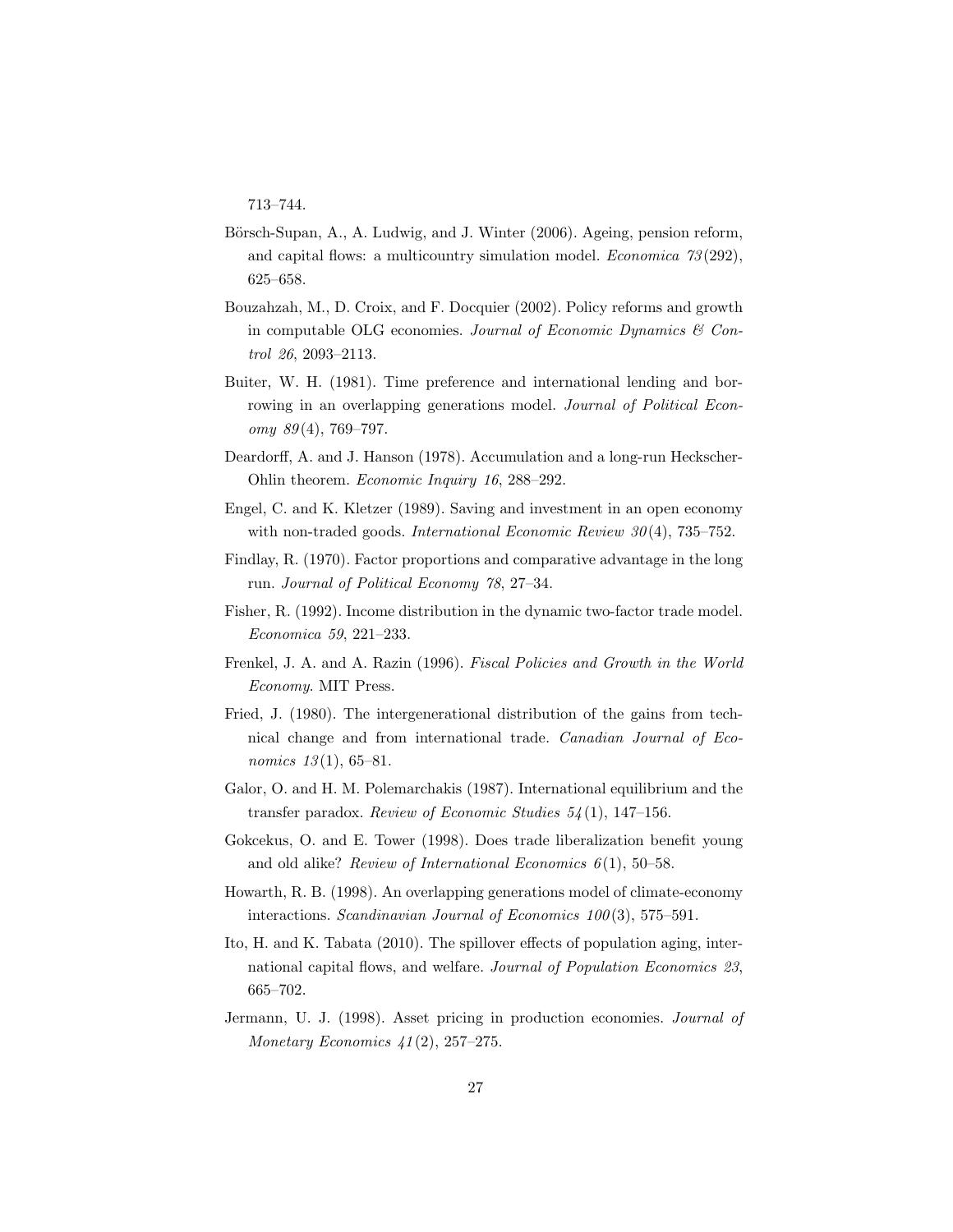- Kemp, M. C. and K. Wong (1995). Gains from trade with overlapping generations. Economic Theory  $6(2)$ , 283-303.
- Kenc, T. and S. Sayan (2001). Demographic shock transmission from large to small countries. An overlapping generations CGE analysis. Journal of Policy Modeling 22, 677–702.
- Kydland, F. E. and E. C. Prescott (1982). Time-to-build and aggregate fluctuations. Econometrica 50, 1345–1370.
- Matsuyama, A. (1988). Life-cycle saving and comparative advantage in the long run. Economics Letters 28, 375–379.
- Mountford, A. (1998). Trade, convergence and overtaking. Journal of International Economics 46, 167–182.
- Mundell, R. (1957). International trade and factor mobility. American Economic Review 47, 321–335.
- Naito, T. and L. Zhao (2009). Ageing, transitional dynamics, and gains from trade. Journal of Economic Dynamics & Control 33, 1531-1542.
- Oniki, H. and H. Uzawa (1965). Patterns of trade and investment in a dynamic model of international trade. Review of Economic Studies 32, 15–38.
- Razin, A. and E. Sadka (1992). International migration and international trade. NBER working paper series. Working paper No. 4230.
- Rybczynsky, T. (1955). Factor endowment and relative commodity prices. Economica 22, 336–341.
- Samuelson, P. A. (1948). International trade and the equalisation of factor prices. Economic Journal 58, 163–184.
- Sayan, S. (2005). Heckscher-Ohlin revisited: implications of differential population dynamics for trade within an overlapping generations framework. Journal of Economic Dynamics & Control 29, 1471–1493.
- Serra, P. (1991). Short-run and long-run welfare implications of free trade. Canadian Journal of Economics 24, 21–33.
- Stiglitz, J. (1970). Factor price equalization in a dynamic economy. Journal of Political Economy 78, 456–488.
- Yakita, A. (2012). Different demographic changes and patterns of trade in a Heckscher-Ohlin setting. Journal of Population Economics 25, 853–870.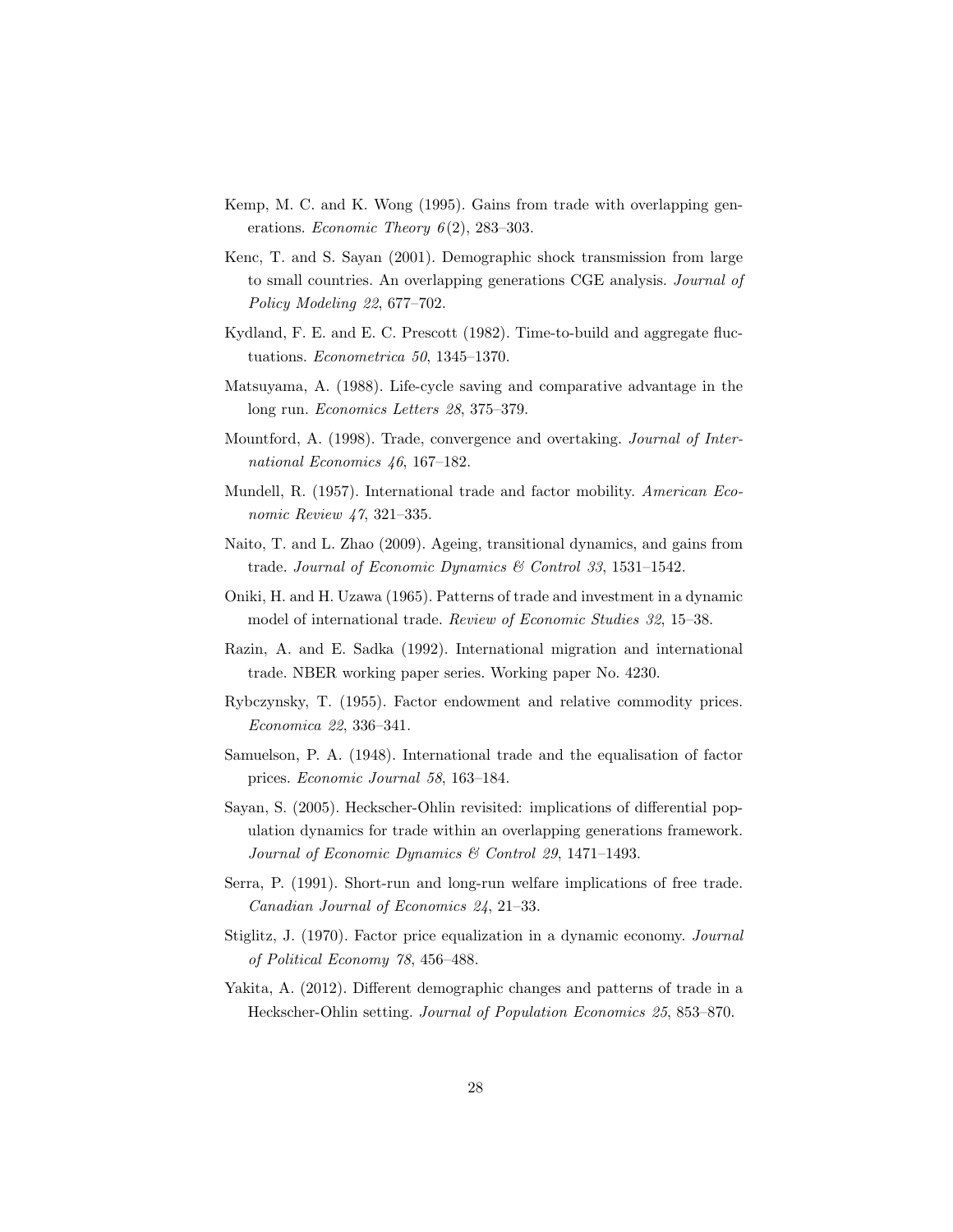## Appendix 1: The dynamic system

To analyse the dynamics of the model, one can express the dynamic equation for the fraction of agents working in the investment good sector. For this reason we take  $z(t)$  from equation (21) and  $\tilde{\lambda}(t)$  from equation (24), after inserting them in  $(22)$  we get:

$$
\lambda(t)\left[\lambda(t-1)\left(\Phi(t-1)+\frac{1-\tilde{\tau}}{1-\tau}\right)+B\frac{1-\tilde{\tau}}{1-\tau}-\tilde{B}-\frac{A(t)(\beta-\alpha)}{(1-\alpha)\beta}\left(\Phi(t)+\frac{1-\tilde{\tau}}{1-\tau}\right)\right] +B\lambda(t-1)\left(\Phi(t-1)+\frac{1-\tilde{\tau}}{1-\tau}\right)+B\left(B\frac{1-\tilde{\tau}}{1-\tau}-\tilde{B}\right) =\frac{A(t)}{(1-\alpha)\beta}\left[\alpha(1-\beta)(\Phi(t)+1)+(\beta-\alpha)\left(B\frac{1-\tilde{\tau}}{1-\tau}-\tilde{B}\right)\right].
$$
\n(26)

From here,  $\lambda(t)$  can be expressed as:

$$
\lambda(t) = \frac{a\lambda(t-1) + b}{c\lambda(t-1) + d},\tag{27}
$$

where

$$
a = -B\left(\Phi(t-1) + \frac{1-\tilde{\tau}}{1-\tau}\right);
$$
  
\n
$$
b = \frac{A(t)}{(1-\alpha)\beta} \left[\alpha(1-\beta)(\Phi(t)+1) + (\beta-\alpha)\left(B\frac{1-\tilde{\tau}}{1-\tau} - \tilde{B}\right)\right] - B\left(B\frac{1-\tilde{\tau}}{1-\tau} - \tilde{B}\right);
$$
  
\n
$$
c = \Phi(t-1) + \frac{1-\tilde{\tau}}{1-\tau};
$$
  
\n
$$
d = B\frac{1-\tilde{\tau}}{1-\tau} - \tilde{B} - \frac{A(t)(\beta-\alpha)}{(1-\alpha)\beta}\left(\Phi(t) + \frac{1-\tilde{\tau}}{1-\tau}\right).
$$

This function is a hyperbola;  $a < 0$  and  $c > 0$ . It is easy to note that if  $\lambda(t-1) < -d/c$ , the denominator of equation (27) is negative. If  $\lambda(t-1) > -b/a$ , the nominator is negative too. Furthermore, if  $\lambda(t-1) = 0$ ,  $\lambda(t) = b/d < 0$  for most reasonable parameter values.

In order to determine the shape of the hyperbola we shall find out whether  $-b/a < -d/c$  or the opposite. Assume that:  $-b/a > -d/c$ , this equation is equivalent to the following: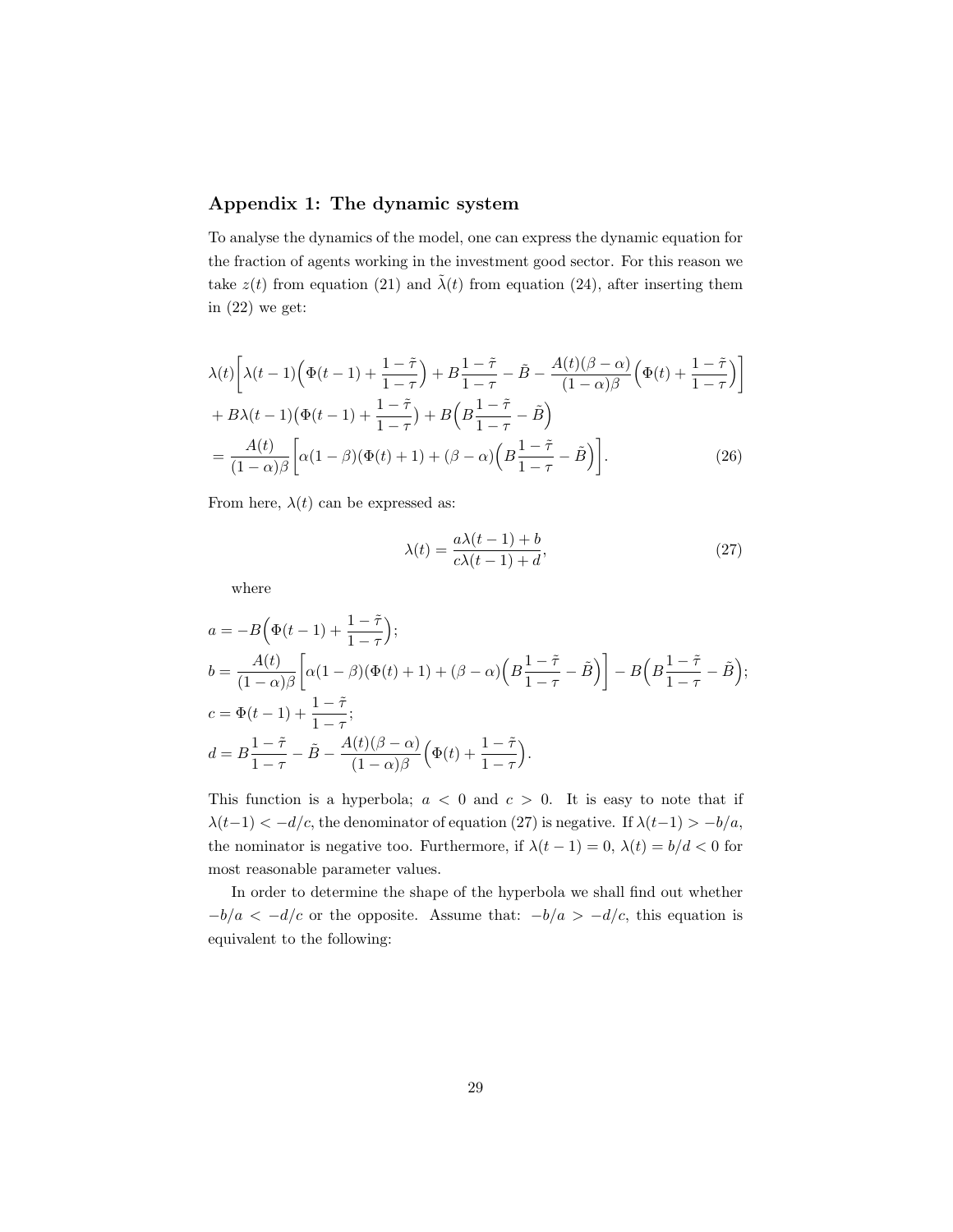$$
\frac{A(t)}{B(1-\alpha)\beta} \left[ \alpha(1-\beta)(\Phi(t)+1) + (\beta - \alpha) \left( B \frac{1-\tilde{\tau}}{1-\tau} - \tilde{B} \right) \right] > \n\frac{A(t)(\beta - \alpha)}{(1-\alpha)\beta} \left( \Phi(t) + \frac{1-\tilde{\tau}}{1-\tau} \right)
$$

After further simplifying this expression, we get:

$$
\frac{(1+\rho)(1-\alpha)(\Phi(t)\tau+\tilde{\tau})}{2+\rho} < 0. \tag{28}
$$

This is in contradiction to the assumptions about the parameter values; therefore  $-b/a < -d/c$ .

Figure (11) presents a schematic portrait of the dynamic equation if  $b/d < 0$ and  $\lambda(t)$  is limited by reasonable values  $(\lambda(t) \in [0,1])^{11}$  It is easy to notice that the equilibrium is unstable.

We assumed that initially the system is in its steady-state equilibrium. Figure 11 shows that there is a unique reasonable equilibrium point for  $\lambda$ . 12 Therefore, equation  $(21)$  gives a unique equilibrium value of z, resulting in a unique value of  $k$  in equilibrium, and equation (10) gives a unique equilibrium value of the price level  $p$ . Therefore, given the assumptions about the parameter values, all variables of interest are uniquely determined.

#### Short-run effects of a demographic shock

Because difference equation (27) is unstable, we assume that after the demographic change, the system is again in the equilibrium with the incomplete specialization: the value of  $\lambda$  jumps from one equilibrium to another.<sup>13</sup> The system should be in its new steady state at time  $t = 2$  (when the coefficients of the difference equation do not change any more), i.e. immediately after the shock in period  $t = 1$ , otherwise it will never stabilise. Given that  $\lambda$  attains its new steady-state value at  $t = 2$ , the value of this variable at the time of the shock  $(t = 1)$  can easily be calculated using the difference equation. So  $\lambda$  goes to the new steady-state in two steps. The same holds for  $z$  (see equation (21)).

<sup>&</sup>lt;sup>11</sup>If  $b/d > 0$ , an internal solution does not exist, and the Home country completely specializes in consumption goods. In general, the hyperbola can intersect the 45<sup>0</sup> line when  $\lambda(t-1) > 1$ ; in this case, the country specializes in investment goods.

<sup>&</sup>lt;sup>12</sup>In general, there is also an equilibrium point with  $\lambda < 0$ ; however, it is meaningless.

<sup>&</sup>lt;sup>13</sup>In general, the system may not necessarily be in the steady state, and then the system diverges to a point of complete specialization. As the figure indicates, the transition path in this case is also unique.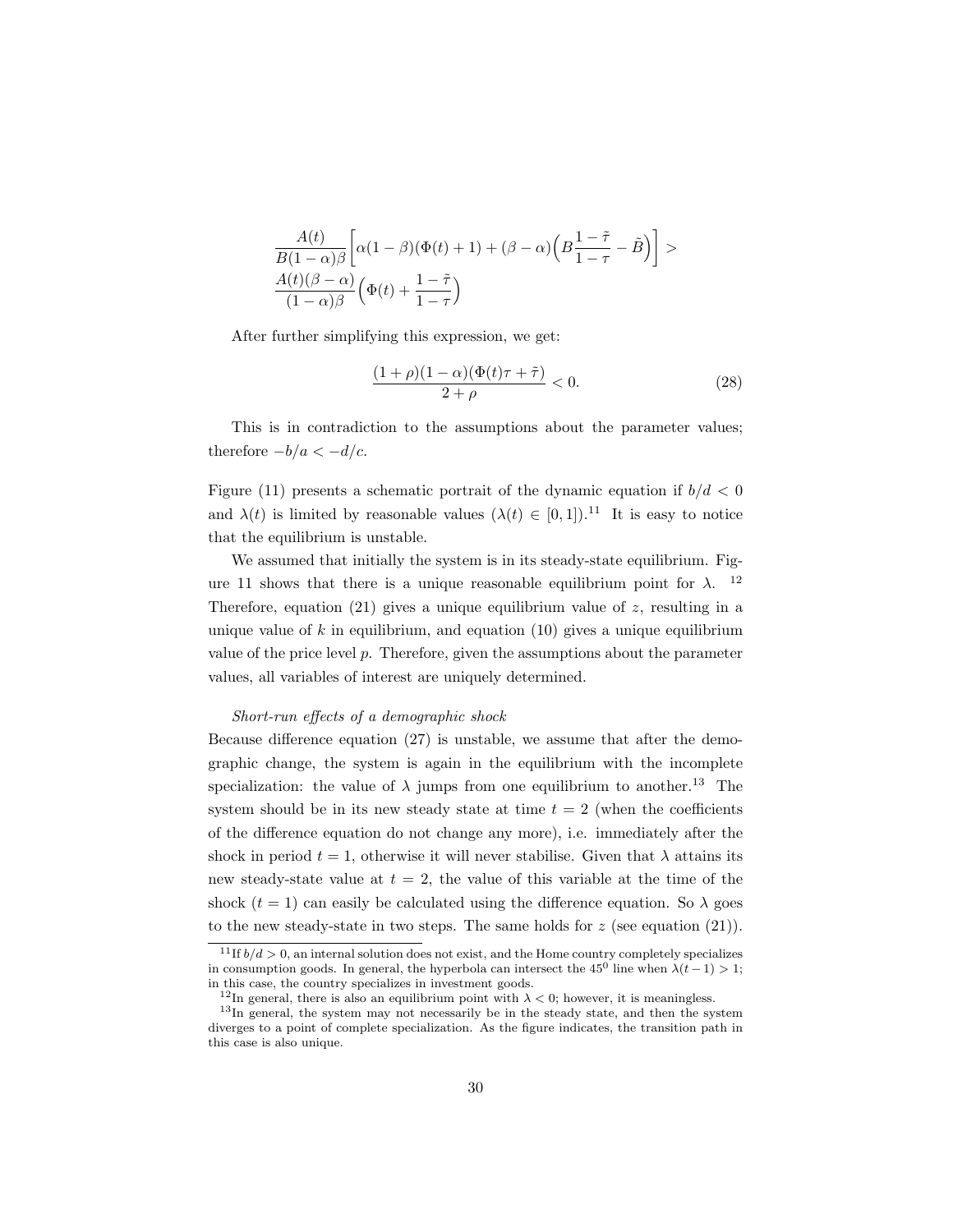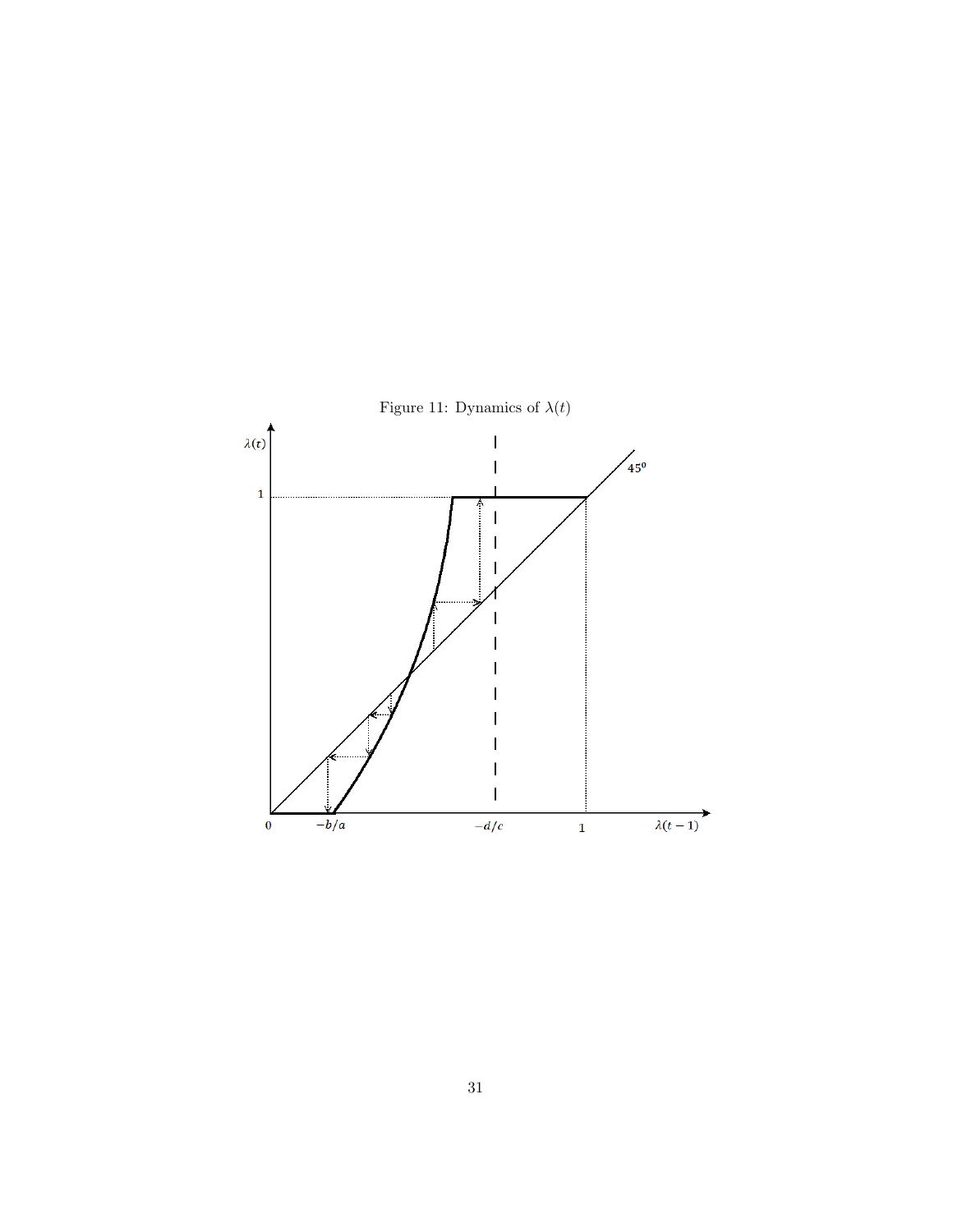Given the initial value  $k_I(0)$ , the time path for  $k_I$  can easily be derived from  $z(1)$  and  $z(2)$ . As  $z(t) = k_I^{\beta}(t-1)/k_I(t)$ , and  $k(t-1)$  is known from the previous period, the value of  $k_I(t)$  is unique. Note that the definition of  $z(t)$  implies that the capital-labour ratio does not go to the new steady-state in two steps, but jumps to a new value at  $t = 1$  and then gradually converges to its new long-run equilibrium. Equation (10) results in a unique price level. All other variables can then easily be derived.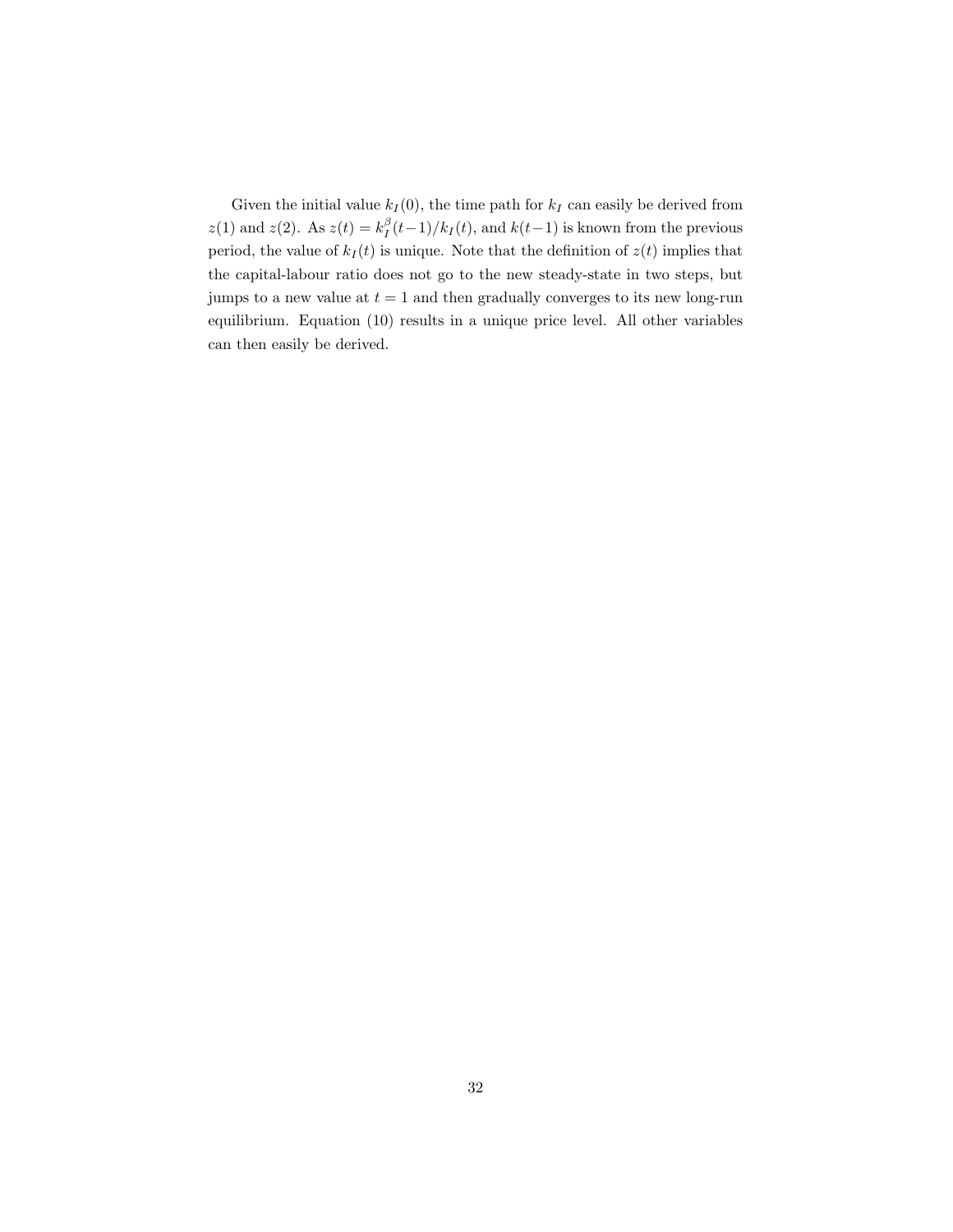## Appendix 2: Proof of Proposition 1

In order to prove proposition 1, it is more convenient to derive another dynamic equation for  $z(t)$  instead of using equation (26). Inserting equation (21) and its Foreign counterpart in (22) gives a non-linear first-order difference equation in  $z(t) \equiv \frac{k_I (t-1)^{\beta}}{k_I(t)}$  $\frac{(t-1)^{r}}{k_{I}(t)}$ :

$$
z(t)\left\{\Phi(t-1)[A(t-1)z(t-1)-B] + \tilde{A}(t-1)z(t-1) - \tilde{B}\right\} = \frac{1}{(1-\alpha)\beta}\left\{\alpha(1-\beta)[\Phi(t)+1] + (\beta-\alpha)\Phi(t)[A(t)z(t)-B] + (\beta-\alpha)[\tilde{A}(t)z(t)-\tilde{B}]\right\}.
$$
(29)

Note that  $z(t)$  is a non-predetermined variable, as it contains  $k_I(t)$ , which depends on the non-predetermined variable  $L_I(t)$ .

#### The steady state

We first solve the steady state of this system. In the steady state, equation (29) is equivalent to:

$$
\tilde{a}z^2 + \tilde{b}z + \tilde{c} = 0,\t\t(30)
$$

where

$$
\tilde{a} \equiv \frac{\beta(1-\alpha)\big(\Lambda(1-\tau) + \tilde{\Lambda}(1-\tilde{\tau})\big)}{\beta - \alpha} > 0 \tag{31}
$$

$$
\tilde{b} \equiv -\frac{(\Lambda + \tilde{\Lambda})(\beta + \alpha + \alpha \rho) + (1 + \rho - \alpha \rho - \beta)(\tau \Lambda + \tilde{\tau} \tilde{\Lambda})}{\beta - \alpha} < 0 \tag{32}
$$

$$
\tilde{c} \equiv \frac{(1+\rho)(\tau \Lambda + \tilde{\tau} \tilde{\Lambda})}{\beta} > 0. \tag{33}
$$

The solutions to this quadratic equation are:

$$
z_1 = \frac{-\tilde{b} + \sqrt{\tilde{b}^2 - 4\tilde{a}\tilde{c}}}{2\tilde{a}}.\tag{34}
$$

$$
z_2 = \frac{-\tilde{b} - \sqrt{\tilde{b}^2 - 4\tilde{a}\tilde{c}}}{2\tilde{a}}.\tag{35}
$$

*Proof.* Consider the long-run effects of  $\Lambda$  on the equilibrium point  $k_I$ . As  $k_I$  is a strictly decreasing function of  $z_1$  described by equation (34), the sign of the derivative of  $k_I$  with respect to  $\Lambda$  is the negative of the sign of the derivative of  $z_1$  with respect to  $\Lambda$  at the point  $\Lambda = \tilde{\Lambda}$ , which is for simplicity set to 1.